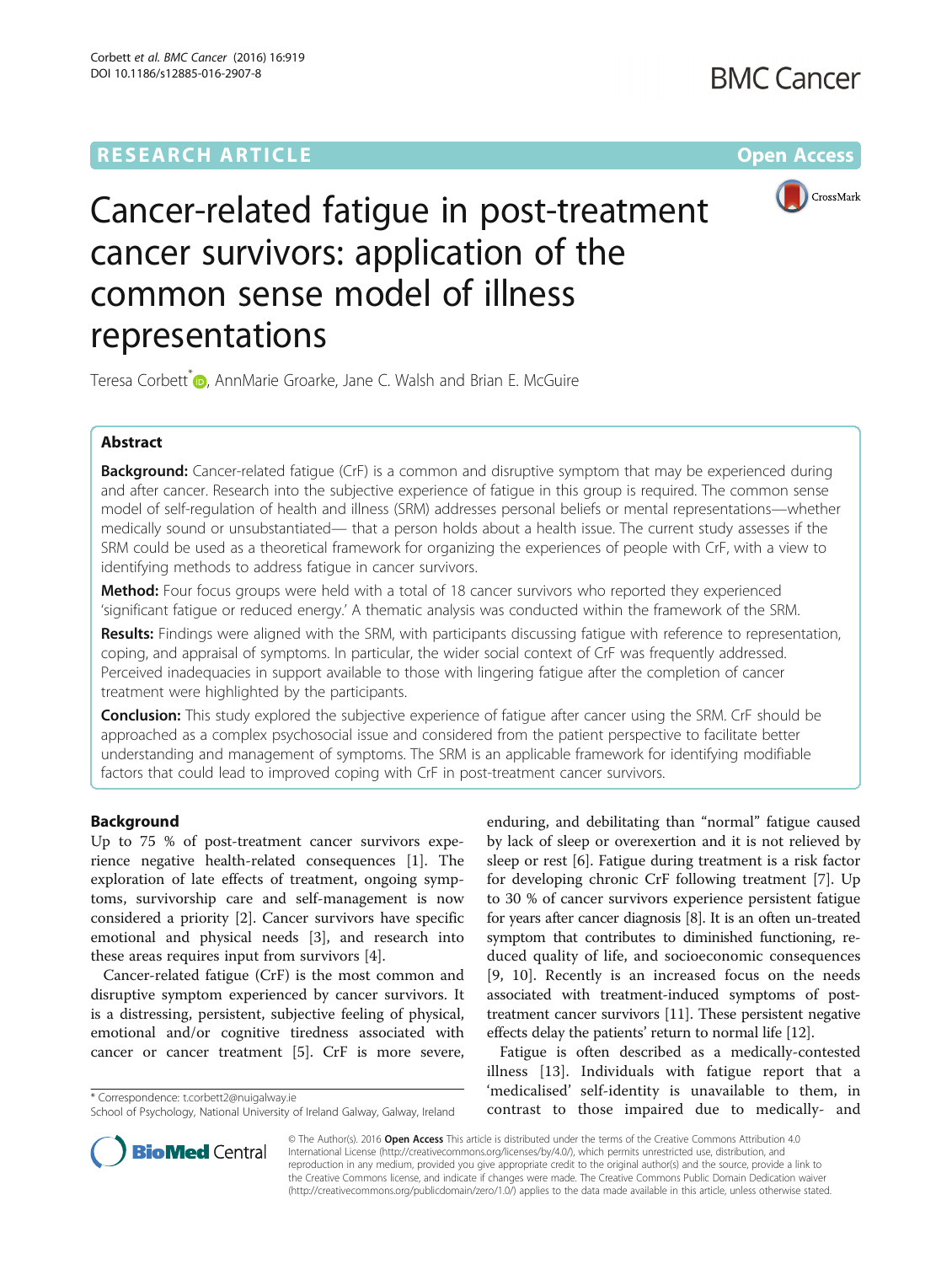socially- legitimated illnesses [[14\]](#page-15-0). The 'invisible' nature of fatigue may lead others to discredit patients' illness experiences [[15\]](#page-15-0) and those with CrF have described a lack of understanding from family, friends and health professionals [\[16](#page-15-0)]. Consequently, they are often left to make sense of and manage CrF by themselves. A greater understanding of patient beliefs about their fatigue would be useful given evidence that certain types of thoughts (e.g., catastrophising) are associated with CrF [[17\]](#page-15-0).

The underlying aetiology of CrF is not well understood [[18\]](#page-15-0) but it is thought to be a complex process associated with physical, mental, and emotional aspects. Minton et al [[19\]](#page-15-0) note that the processes that cause and maintain fatigue overtime remain unclear. An inflammatory response to both the cancer itself and the range of treatment modalities has been linked to fatigue. [\[20](#page-15-0)]. Given that those who are post-treatment would generally be expected to improve overtime (when disease and treatment side effects had abated), it is hypothesised that other factors may lead to prolonged fatigue during survivorship. A cognitive-behavioural model of CrF posits that biological insults such as cancer or its treatment may precipitate the initial experience of fatigue during cancer, but behavioural and cognitive factors may aggravate and prolong fatigue in survivorship [\[17](#page-15-0)]. Thus the aims of this study are to explore the experience of fatigue in those after treatment rather than discussing the cancer experience or trajectory. In some instances, experiences particular to the individuals' cancer experience were mentioned. However as outlined in the interview schedule, unless the comments referred directly to fatigue after cancer, these were not the focus of the study (see [Appendix 2\)](#page-13-0).

Guidelines for the support of individuals with CrF following treatment recommend the use of cognitivebehavioural therapy (CBT) [\[21](#page-15-0), [22](#page-15-0)]. CBT aims to influence or change cognitions, emotions, behaviours, or a combination of these [\[23](#page-15-0)]. Interventions which target these processes may improve symptom management in cancer-related fatigue [\[24](#page-15-0)]. These interventions target knowledge, emotional adjustment, quality of life, coping skills, physical health and functional adjustment [\[25](#page-15-0)].

CBT interventions focus on similar cognitive, emotional and coping/behavioural factors as those outlined by Leventhal's [[26, 27\]](#page-15-0) common sense model of selfregulation (or self-regulation model: SRM). This theoretical framework may, therefore, provide a useful approach to understanding post-treatment CrF with potential for informing the design of interventions based on cognitive–behavioural principles.

The SRM suggests that illness information - whether medically sound or unsubstantiated - is evaluated and integrated by the individual to provide a 'lay' understanding of the symptom or illness. Illness representations may be guided by current and prior awareness of symptoms, or by social messages from perceived significant others or authoritative sources [\[28](#page-15-0)]. Processing of information occurs in three stages: representation, coping, and appraisal [[14\]](#page-15-0).

The individual's representation of illness is proposed to have 5 components [\[27\]](#page-15-0): identity (the name or label applied to the symptoms), timeline (the perceived time trajectory for the symptoms), consequences (expected future effects and outcomes due to symptoms), causes (beliefs about aetiology of the symptoms) and control (the extent to which the patient believes that they can gain personal control over the symptoms). Coping is guided by illness representations [[29](#page-15-0)] and involves implementing responses for managing the symptoms or the emotional responses that follow. Viewing illness and symptoms as controllable is linked to active coping, whereas perceptions that symptoms are uncontrollable and chronic have been found to be associated with avoidance and denial coping [[30\]](#page-15-0). An individual also appraises the effectiveness of their coping efforts [[31](#page-15-0)] and this evaluation may result in a change in coping strategy and/or a change in perception of the illness and its symptoms [\[32](#page-15-0)].

The model has proved useful across many health conditions [\[29](#page-15-0)] with considerable evidence linking elements of the SRM to psychological functioning in a wide range of illnesses [\[30](#page-15-0), [32, 33](#page-15-0)]. Few studies, report on how survivors describe CrF, highlighting the need for research from the patient perspective [\[15\]](#page-15-0) and only one study to date [\[34](#page-15-0)] has examined the fit of the patient experience of CrF with the concepts from the SRM. In that study, the majority of patient statements were classified as mental representations of fatigue, with fewer references to coping and appraisal. The authors concluded that the SRM was a valid organizing framework for CrF in patients undergoing treatment [[34\]](#page-15-0). However, the experience of fatigue is likely to be different when the patient transitions into long-term survivorship [\[35](#page-15-0)]. The utility of the SRM at this later stage awaits investigation. Reviews of the literature have not reported on a trial that has used the SRM as a theoretical framework underpinning research into CrF in cancer survivors [\[36, 37](#page-15-0)]. Pertl et al. [\[14](#page-15-0)] carried out a thematic discourse analysis on the 'additional comments' left by 73 fatigued cancer patients and survivors as part of a questionnaire study on CrF. However, it may be the case that the questionnaire primed comments on related topics. Further, less than half the participants provided comments [[14\]](#page-15-0). In order to build on these findings, this study used focus groups in order to allow participants to discuss the experience in more depth and with others who experience similar symptoms.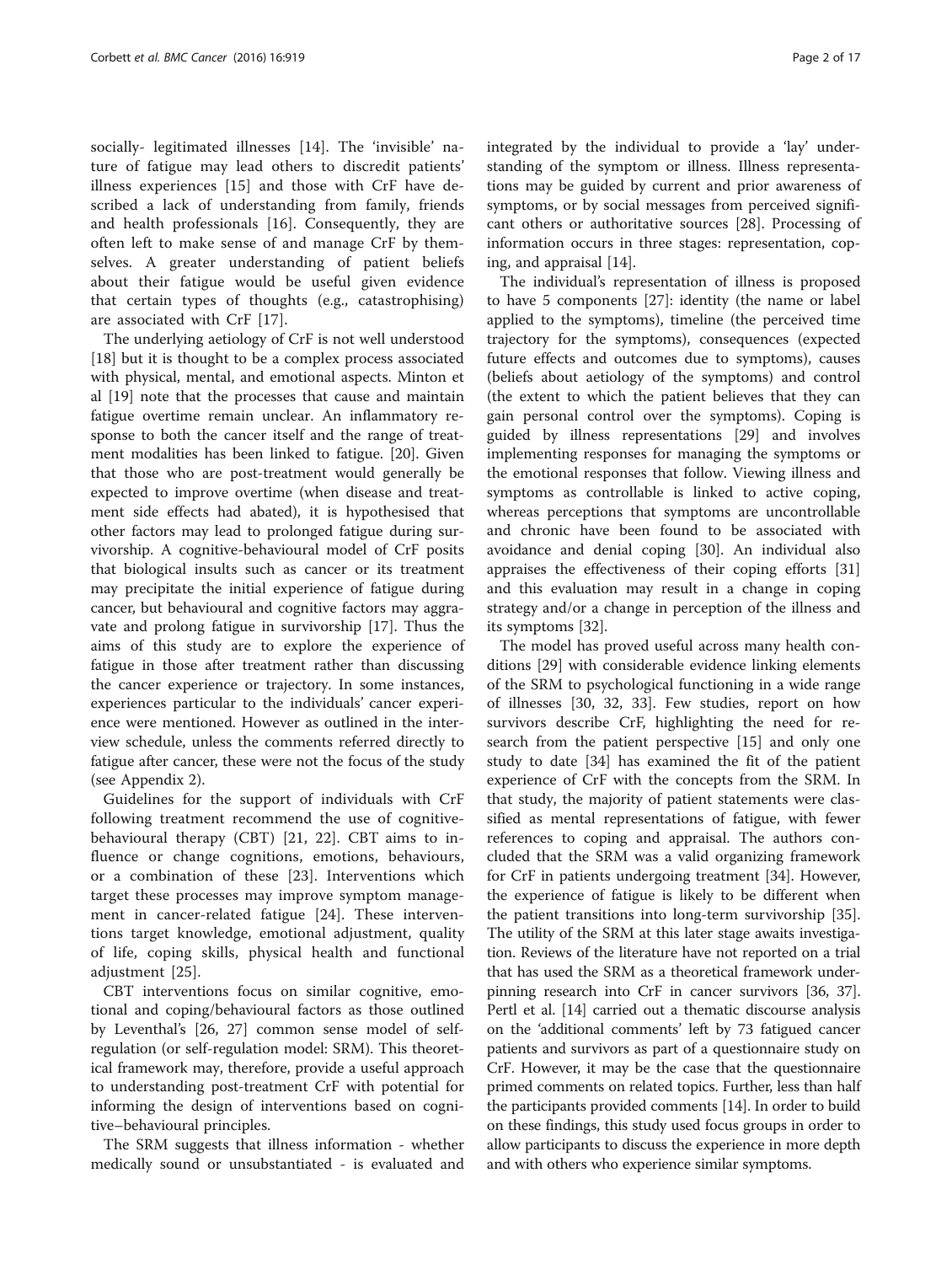Accordingly, this qualitative study examines if the SRM is a useful framework to conceptualise CrF in long-term cancer survivors. In turn, this model may prove to be a useful integrated theoretical model for developing, evaluating and explaining the underlying mechanisms involved in CBT interventions for CrF. The use of such a model could enhance our understanding of the complex processes involved in the development and maintenance of CrF in some individuals.

#### **Methods**

#### Procedure

In line with Medical Research Council (MRC) guidelines [[38\]](#page-15-0), this study sought to identify if SRM theory could potentially be relevant and useful in the design of a psychological intervention for fatigue in post-treatment cancer survivors.

A contextualist approach was adopted to acknowledge the meanings applied to, and reality of, the experience of CrF, and to understand how the broader social context impacts on those meanings [[39](#page-15-0)].

Focus groups were used as they enable discussion about the subjective experience of persistent fatigue, and they facilitate conversation about a topic that is not often addressed [\[40](#page-15-0)]. The study protocol was approved by the Institutional University Research Ethics Committee of the National University of Ireland Galway, Ireland. Details of the research procedure can be seen in Table [1](#page-3-0).

An interview script was designed in line with the questions asked by Barsevik et al [[34](#page-15-0)] (See [Appendix 2](#page-13-0)).

Thematic analysis was employed to identify, analyse and report themes within the data [\[42](#page-15-0)]. Further details of this process can be seen in Table [2](#page-4-0).

The study was reported using the consolidated criteria for reporting qualitative research (COREQ) checklist for focus groups to ensure rigor in reporting in how the study was conducted.

Other features of the research that ensured validity [[43\]](#page-15-0) included:

- Clear statement of the aims of the research
- Justification of the methodology and research design used
- Ethical approval received for study
- Use of an interview schedule that was established a priori
- Rigor in data analysis achieved by following predefined steps of how to conduct thematic analysis
- Use of a coding manual for consistent analyses
- Use of interrater- coding in the data analyses

#### Participants

Irish cancer survivors who self-reported 'significant fatigue or reduced energy' were eligible to take part. All

participants were Caucasian. Four focus groups were held with 18 participants (Mean age 59.83,  $SD = 10.34$ ). (See Table [3\)](#page-5-0). Smaller groups were selected as- given the somewhat sensitive nature of the topic- the researchers felt that it may be difficult to get meaningful interaction among the participants in a larger group. The smaller number of participants, therefore, allowed for greater in-depth discussion in this exploratory research. Analysis of these discussions is based on themes that were reflective of patterns in the overall data rather than a reporting of the proportion of participants or groups expressing a theme. Participants gave consent to take part in a discussion about their fatigue and were informed that the sessions would be recorded.

#### Results

Participants reported that they valued the opportunity to discuss their experience with post-treatment CrF and enjoyed comparing their experiences with similar others. Individuals spoke freely, with little need for prompting from the facilitator. Details of the analyses and coding process can be seen in the coding manual [\(Appendix 1](#page-12-0).) Analyses identified major themes that could be understood within the processes of the SRM: representation of symptoms; coping; appraisal of coping. The impact of the wider social context in the individual's representation of their CrF was an overarching theme. These themes are described in further detail below and are illustrated in Fig. [1](#page-6-0).

### Social context

The social context of fatigue was discussed. Participants were concerned that their symptoms were a deviation from the norm. The general public was perceived as not having a good understanding of fatigue. One participant (age 53, 36 months post-treatment) asserted that, "It's more socially acceptable in society to say 'I'm a cancer patient, than 'I suffer from fatigue'."

#### Social identity

The participants described the experience of CrF within the context of their own complex lives [[44\]](#page-15-0). Participants did not want to worry their family or friends, and felt under pressure not to appear to be complaining. One woman (age 44, 72 months post-treatment) said "you're trying to explain to them that you're tired and you're flat and you just have no interest. Sometimes it's hard to articulate." Individuals reported frustration at platitudes offered by others. Failure of others to understand that CrF was different from 'normal' fatigue, aging, or being busy was a common problem. One man (age 58, 26 months post-treatment) said, "My friends and colleagues said "Look, we're all getting old. It's not you and your cancer at all. It's just your age." As with previous studies, the findings indicated that understanding and support from others could be beneficial, but many often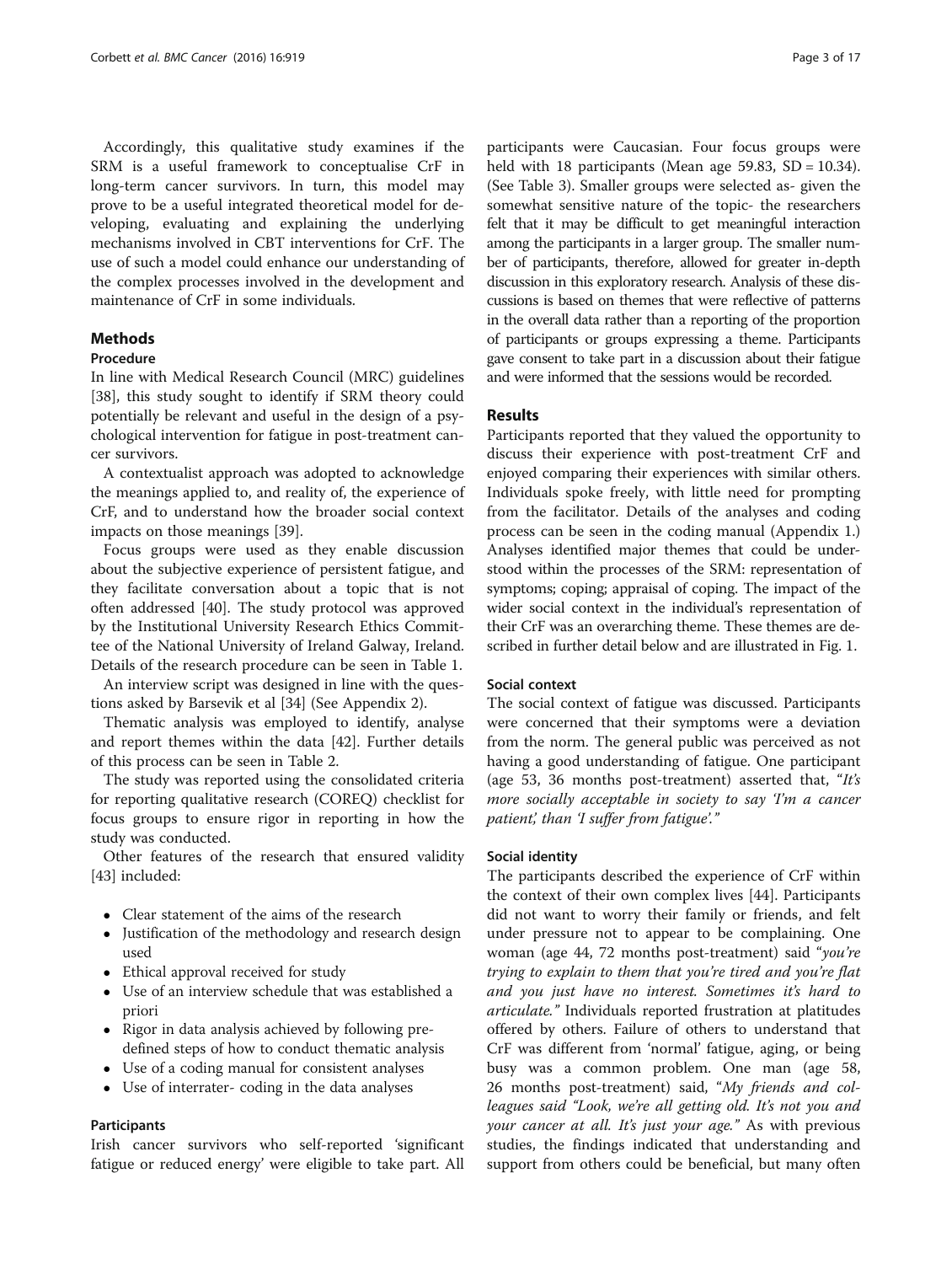| Item                                        | Description                                                                                                                                                                                                                                                                                                                                                                                                                                                                                                                                                                                                                                                     |  |  |  |
|---------------------------------------------|-----------------------------------------------------------------------------------------------------------------------------------------------------------------------------------------------------------------------------------------------------------------------------------------------------------------------------------------------------------------------------------------------------------------------------------------------------------------------------------------------------------------------------------------------------------------------------------------------------------------------------------------------------------------|--|--|--|
| Domain 1: Research team and reflexivity     |                                                                                                                                                                                                                                                                                                                                                                                                                                                                                                                                                                                                                                                                 |  |  |  |
| Personal Characteristics                    |                                                                                                                                                                                                                                                                                                                                                                                                                                                                                                                                                                                                                                                                 |  |  |  |
| 1. Interviewer/facilitator                  | Two authors (TC and BMG) conducted the focus groups                                                                                                                                                                                                                                                                                                                                                                                                                                                                                                                                                                                                             |  |  |  |
| 2. Credentials                              | TC: BA, MSc                                                                                                                                                                                                                                                                                                                                                                                                                                                                                                                                                                                                                                                     |  |  |  |
|                                             | BMG: BA, MClinPsych, DipCrim, DipHealthSc, PhD, AFPsSI, Reg Psychol (PsSI), AFBPsS, CPsychol                                                                                                                                                                                                                                                                                                                                                                                                                                                                                                                                                                    |  |  |  |
| 3. Occupation                               | TC: PhD candidate                                                                                                                                                                                                                                                                                                                                                                                                                                                                                                                                                                                                                                               |  |  |  |
|                                             | BMG: Research Leader and Clinical Psychologist                                                                                                                                                                                                                                                                                                                                                                                                                                                                                                                                                                                                                  |  |  |  |
| 4. Gender                                   | TC: female                                                                                                                                                                                                                                                                                                                                                                                                                                                                                                                                                                                                                                                      |  |  |  |
|                                             | BMG: male                                                                                                                                                                                                                                                                                                                                                                                                                                                                                                                                                                                                                                                       |  |  |  |
| 5. Experience and training                  | TC: trained in qualitative research methods and design; experience in conducting focus groups                                                                                                                                                                                                                                                                                                                                                                                                                                                                                                                                                                   |  |  |  |
|                                             | BMG: trained in qualitative research methods and design; experience in facilitating clinical groups                                                                                                                                                                                                                                                                                                                                                                                                                                                                                                                                                             |  |  |  |
| Relationship with participants              |                                                                                                                                                                                                                                                                                                                                                                                                                                                                                                                                                                                                                                                                 |  |  |  |
| 6. Relationship established                 | Participants contacted TC via email or telephone to discuss arrangements for the focus groups.<br>Otherwise participants had no relationship with researchers                                                                                                                                                                                                                                                                                                                                                                                                                                                                                                   |  |  |  |
| 7. Participant knowledge of the interviewer | Participants were informed that the researcher was conducting a PhD in the area of cancer related<br>fatigue and that her goal was to understand the symptom better by discussing it with people<br>who lived with it.                                                                                                                                                                                                                                                                                                                                                                                                                                          |  |  |  |
| 8. Interviewer characteristics              | Qualitative researcher and supervisor were both closely engaged in the research process<br>and were therefore unable to completely avoid personal bias. This research sought to inform<br>the content of an intervention.                                                                                                                                                                                                                                                                                                                                                                                                                                       |  |  |  |
| Domain 2: study design                      |                                                                                                                                                                                                                                                                                                                                                                                                                                                                                                                                                                                                                                                                 |  |  |  |
| Theoretical framework                       |                                                                                                                                                                                                                                                                                                                                                                                                                                                                                                                                                                                                                                                                 |  |  |  |
| 9. Methodological orientation and Theory    | Thematic analysis was used in this study. A contextualist approach was adopted to acknowledge<br>the meanings applied to, and reality of, the experience of CrF, and to understand how the broader<br>social context impacts on those meanings [39].                                                                                                                                                                                                                                                                                                                                                                                                            |  |  |  |
| Participant selection                       |                                                                                                                                                                                                                                                                                                                                                                                                                                                                                                                                                                                                                                                                 |  |  |  |
| 10. Sampling                                | Cancer survivors who self-reported 'significant fatigue or reduced energy' were eligible to take part.<br>Self-selected Irish cancer survivors from the general public participated in this research.                                                                                                                                                                                                                                                                                                                                                                                                                                                           |  |  |  |
| 11. Method of approach                      | From February to June 2014, cancer support groups and associations in the region were contacted.<br>A press release was distributed to local media groups advertising the study.                                                                                                                                                                                                                                                                                                                                                                                                                                                                                |  |  |  |
| 12. Sample size                             | There were 18 participants in the study. There were four individuals in each of the first three focus<br>groups and the final group had six attendees.                                                                                                                                                                                                                                                                                                                                                                                                                                                                                                          |  |  |  |
| 13. Non-participation                       | All participants who agreed on a date and time to attend took part in the focus groups.                                                                                                                                                                                                                                                                                                                                                                                                                                                                                                                                                                         |  |  |  |
| Setting                                     |                                                                                                                                                                                                                                                                                                                                                                                                                                                                                                                                                                                                                                                                 |  |  |  |
| 14. Setting of data collection              | Data was collected in a meeting room in the School of Psychology at the University where<br>the researcher is based.                                                                                                                                                                                                                                                                                                                                                                                                                                                                                                                                            |  |  |  |
| 15. Presence of non-participants            | No one else was present besides the participants and researchers.                                                                                                                                                                                                                                                                                                                                                                                                                                                                                                                                                                                               |  |  |  |
| 16. Description of sample                   | Demographic data can be seen in Table 3.                                                                                                                                                                                                                                                                                                                                                                                                                                                                                                                                                                                                                        |  |  |  |
| Data collection                             |                                                                                                                                                                                                                                                                                                                                                                                                                                                                                                                                                                                                                                                                 |  |  |  |
| 17. Interview guide                         | Questions based on a study by Barsevik et al [34] were utilised. These open-ended questions were<br>posed to each of the groups: (a) what is your experience of fatigue? (b) What does the experience<br>of fatigue mean to you? and (c) what do you do about your fatigue? These were the primary<br>questions asked, with other topics being addressed as the conversation developed. If an opportune<br>moment arose, other questions from Barsevik et al [34] were also included: (a) are there different<br>types of fatigue? (b) How do other symptoms affect fatigue? and (c) what do you and/or your<br>doctors and nurses recommend to manage fatigue? |  |  |  |
| 18. Repeat interviews                       | No repeat interviews were carried out.                                                                                                                                                                                                                                                                                                                                                                                                                                                                                                                                                                                                                          |  |  |  |
| 19. Audio/visual recording                  | Audio recording was used to collect the data.                                                                                                                                                                                                                                                                                                                                                                                                                                                                                                                                                                                                                   |  |  |  |
| 20. Field notes                             | Field notes were made during and after the focus group.                                                                                                                                                                                                                                                                                                                                                                                                                                                                                                                                                                                                         |  |  |  |
| 21. Duration                                | Each of the focus groups was approximately 90 min in duration.                                                                                                                                                                                                                                                                                                                                                                                                                                                                                                                                                                                                  |  |  |  |

<span id="page-3-0"></span>Table 1 Consolidated criteria for reporting qualitative research (COREQ) checklist [\[76\]](#page-16-0) for focus groups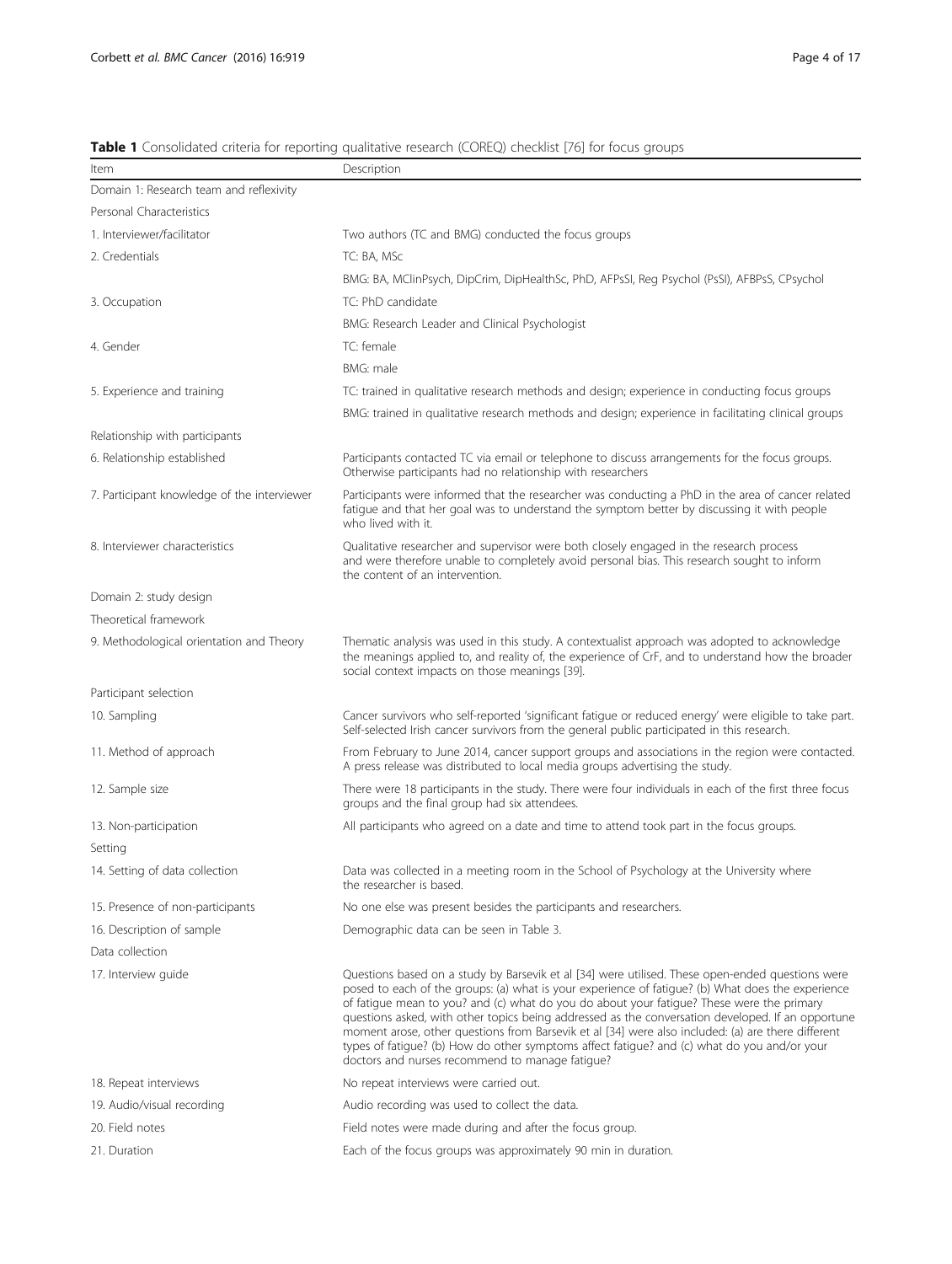#### <span id="page-4-0"></span>Table 1 Consolidated criteria for reporting qualitative research (COREQ) checklist [\[76\]](#page-14-0) for focus groups (Continued)

| 22. Data saturation                | The researchers decided that data saturation had been achieved after the fourth focus group.<br>The transcripts were reviewed as soon as possible after each interview. Saturation was achieved<br>as no further additional new information began to emerge. It was agreed that the addition of<br>new codes was unlikely after the fourth focus group [77].     |  |  |  |  |
|------------------------------------|------------------------------------------------------------------------------------------------------------------------------------------------------------------------------------------------------------------------------------------------------------------------------------------------------------------------------------------------------------------|--|--|--|--|
| 23. Transcripts returned           | Transcripts were not returned to participants for comment and/or correction.                                                                                                                                                                                                                                                                                     |  |  |  |  |
| Domain 3: analysis and findings    |                                                                                                                                                                                                                                                                                                                                                                  |  |  |  |  |
| Data analysis                      |                                                                                                                                                                                                                                                                                                                                                                  |  |  |  |  |
| 24. Number of data coders          | Two data coders (TC and AMG) coded the data                                                                                                                                                                                                                                                                                                                      |  |  |  |  |
| 25. Description of the coding tree | Coding Tree can be seen in Fig. 1.                                                                                                                                                                                                                                                                                                                               |  |  |  |  |
| 26. Derivation of themes           | Themes were identified in advance based on theory. The identified themes are reflective of patterns<br>in the data and aim to provide a unified picture. Two researchers agreed on a clearly specified<br>thematic coding manual which guided the interpretation of the data.                                                                                    |  |  |  |  |
| 27. Software                       | Data was managed by hand                                                                                                                                                                                                                                                                                                                                         |  |  |  |  |
| 28. Participant checking           | Participants did not provide feedback on the findings.                                                                                                                                                                                                                                                                                                           |  |  |  |  |
| Reporting                          |                                                                                                                                                                                                                                                                                                                                                                  |  |  |  |  |
| 29. Quotations presented           | Participant quotations were presented to illustrate the themes/findings. Each quotation identified<br>using the participants' age, gender, and cancer diagnosis.                                                                                                                                                                                                 |  |  |  |  |
| 30. Data and findings consistent   | There is consistency between the data presented and the findings. The unit of analyses was the<br>theme rather than the prevalence or frequency of statements. Some statements of quantification<br>are included (e.g., statements such as often, sometimes), but do not always aim to provide estimates<br>of prevalence.                                       |  |  |  |  |
| 31. Clarity of major themes        | Codes identified in the open coding stage were discussed by two study authors until consensus<br>was reached. A coding manual was developed (See Table 4 in Appendix 1) to clarify and define<br>each of the themes. In stage two, the codes were checked in relation to pre-defined themes<br>based on SRM. All major themes clearly presented in the findings. |  |  |  |  |
| 32. Clarity of minor themes        | There is a description of minor themes in the findings.                                                                                                                                                                                                                                                                                                          |  |  |  |  |
|                                    |                                                                                                                                                                                                                                                                                                                                                                  |  |  |  |  |

felt misunderstood and isolated when the reality of the "new normal" was not fully appreciated [[44](#page-15-0), [45\]](#page-15-0). Comparisons were likely if participants knew of others who had not experienced fatigue after cancer treatment. One woman (age 44, 72 months post-treatment) said that it "makes you question it even more because you're saying "why am I not like them?" Meeting similar others helped

#### Table 2 Process of data analysis

1. Coding was initially data-driven using an inductive approach to ensure that the data was analysed comprehensively, without trying to fit it into a pre-existing model or analytic preconceptions (Braun and Clarke, 2006 [[39](#page-15-0)]). Two researchers (TC and AMG) processed initial features of the data that were of interest (codes). Each transcript was analysed separately and emerging codes were compared across groups. Discrepancies were discussed with co-authors (JW and BMG) until consensus was reached.

2. At the next stage of data analysis there was a shift towards the broader level of themes. Themes were items that represented some level of patterned meaning within the data (Braun & Clarke, 2006 [\[39](#page-15-0)]). Codes were organised using a theoretical thematic analysis, driven by SRM theory [[41\]](#page-15-0). The analysis of the codes was

theory-driven in order to address the specific research question, "Do participants' subjective accounts fit with the components of the SRM?"

3. As themes were refined, the data set was reviewed to ensure that selected themes 'worked' and to identify any data that may have been previously overlooked. A thematic map of the data was produced (See Fig. [1\)](#page-6-0).

participants to accept their own fatigue. One man (age 67, 7 months post-treatment) described how "all of a sudden you realize that so many people have the same problem".

Participants discussed relationships and responsibilities. One woman (age 44, 72 months post-treatment) described pressure from her family to return to 'normal' saying "It helps them cope as well. Because they see you as not being sick anymore and so they are indirectly pushing you to get back to your normal routine." One man (age 52, 7 months post-treatment) lamented the impact that CrF had had on his relationship with his son saying, "I wouldn't be able to go playing ball with him. He's gotten to where he doesn't ask me. It's a loss."

#### Interaction with healthcare service

Perceptions of fatigue were impacted by the reactions of healthcare professionals to CrF. Participants felt that they were not adequately forewarned that fatigue would persist after treatment. Many said that fatigue "was never mentioned." One person (age 53, 36 months posttreatment) noted that although fatigue was mentioned, "nobody said 3 years down the line you're still going to be nodding off."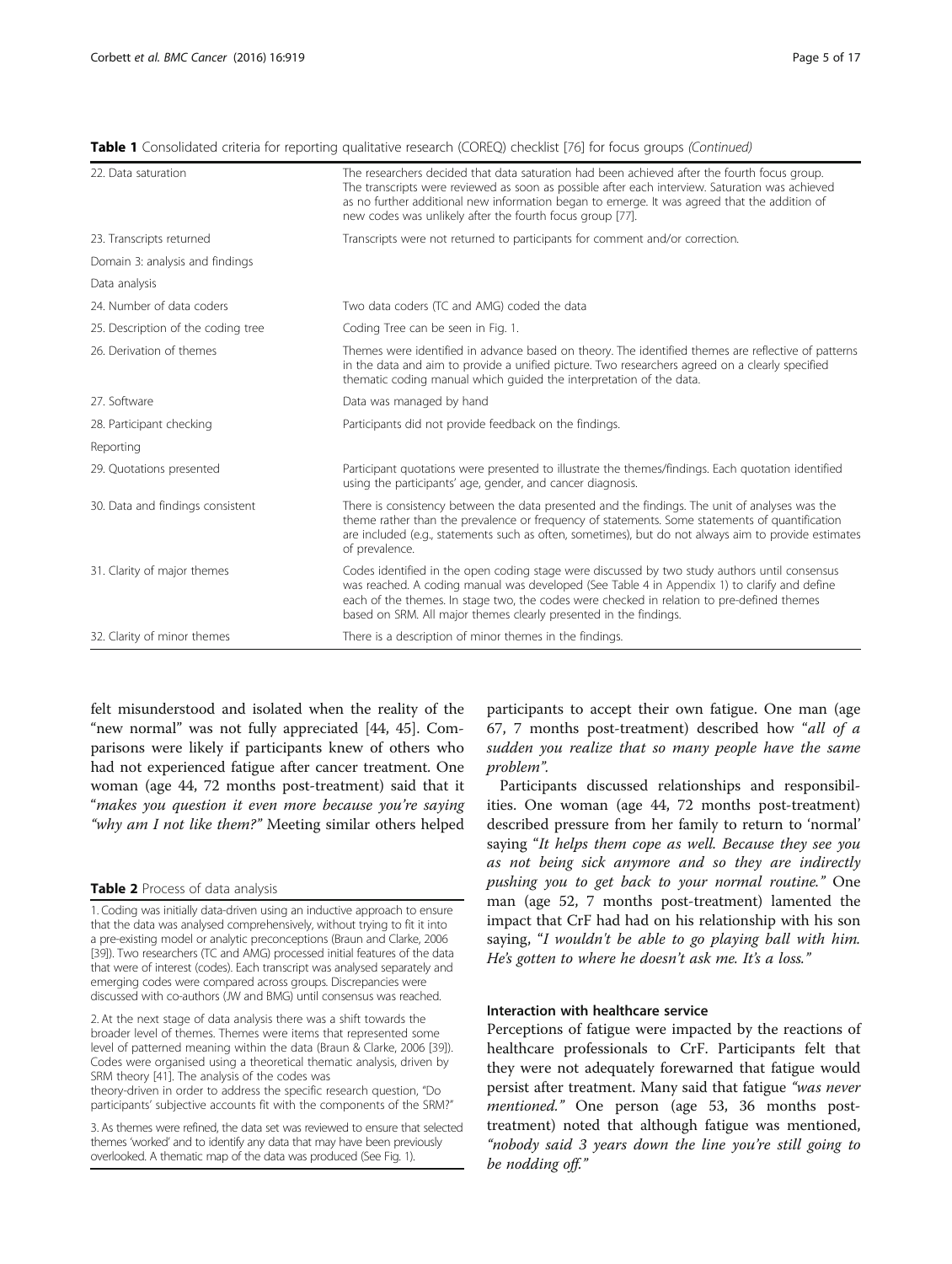| Gender | Age-Range | Cancer Type             | Treatment Type |              |                       |                       | Time since         |
|--------|-----------|-------------------------|----------------|--------------|-----------------------|-----------------------|--------------------|
|        |           |                         | Chemotherapy   | Radiotherapy | Surgery               | Other                 | treatment (months) |
| Male   | $66 - 80$ | Prostate                |                | $\mathsf X$  |                       | Hormonal therapy      | 36                 |
| Male   | $66 - 80$ | Prostate                |                | $\mathsf X$  |                       | Decopeptyl injections | $\overline{7}$     |
| Male   | $66 - 80$ | Prostate                |                |              |                       | Brachytherapy         | 60                 |
| Female | $56 - 65$ | Breast                  |                | X            |                       |                       | 18                 |
| Female | $66 - 80$ | Breast                  | $\mathsf X$    |              | $\boldsymbol{\times}$ |                       | 42                 |
| Female | $56 - 65$ | Breast                  |                | X            | $\mathsf X$           |                       | 36                 |
| Female | $66 - 80$ | Breast Stage III ductal | X              | $\mathsf X$  | $\mathsf X$           |                       | 72                 |
| Female | $40 - 55$ | Breast                  | X              | $\mathsf X$  |                       |                       | 18                 |
| Female | $56 - 65$ | <b>Breast</b>           | X              | $\mathsf X$  | Χ                     |                       | 9                  |
| Female | $40 - 55$ | Breast                  | X              |              | $\mathsf X$           |                       | 24                 |
| Female | $56 - 65$ | Triple Negative Breast  | $\mathsf X$    | X            | Χ                     |                       | 36                 |
| Male   | $66 - 80$ | Bowel and liver         | X              |              | $\mathsf X$           |                       | 18                 |
| Female | $56 - 65$ | Stomach                 | X              | X            | X                     |                       | 72                 |
| Male   | $66 - 80$ | Stomach                 |                |              | $\mathsf X$           |                       | 24                 |
| Male   | $40 - 55$ | Testicular              | X              |              | $\mathsf X$           |                       | 48                 |
| Male   | $56 - 65$ | Rectum                  | X              | $\mathsf X$  | $\boldsymbol{\times}$ |                       | 26                 |
| Female | $40 - 55$ | Non-Hodgkin Lymphoma    | $\mathsf X$    | $\times$     |                       |                       | 72                 |
| Male   | $40 - 55$ | Lymphoma                | X              | $\times$     |                       |                       | $\overline{7}$     |

<span id="page-5-0"></span>Table 3 Demographic information for each of the participants

Participants thought that doctors were dismissive when they mentioned fatigue. One woman (age 60, 18 months post-treatment) felt that her G.P. "practically laughed" when fatigue was mentioned. She believed that doctors were "more into the treatment and you mention tiredness, they ignore you. It was swept under the carpet." Others agreed that healthcare providers were slow to engage in a conversation about fatigue. One man (age 52, 7 months post-treatment) said "I feel like I'm telling her [the doctor] I'm tired all the time. She thinks I'm cuckoo." Another man (age 77, 36 months post-treatment) described how his doctors carried out various tests when he complained about fatigue, "but not one of them has even acknowledged that it might be because I had cancer".

Positive experiences with healthcare professionals were also mentioned. One man (age 67, 7 months posttreatment) said he was "lucky that I've a very good GP and he does listen. We do talk about fatigue." Many cited family members who worked in a healthcare profession as a support in terms of information provision and reassurance, especially in light of perceived gaps in care elsewhere.

Participants criticised a non-holistic approach to care, reporting that once physical causes of their fatigue were ruled out, their symptoms were often ignored. One participant (age 60, 18 months post-treatment) felt that healthcare professionals "were very quick about curing

things but they never worry about side-effects." Others considered fatigue "a psychological aspect of the illness and the treatment that's been left open ended" (age 68, 42 months post-treatment). One man (age 67, 7 months post-treatment) said "You're left lonely. You're left not having that support that you thought that the doctor might be able to give you."

Participants believed that 'quality of life' was an emerging concept in cancer care and influenced the recognition of side-effects such as fatigue. One man (age 77, 36 months post-treatment) suggested that "maybe the reason the medical profession are in denial is that they don't know how to cure it. They certainly don't acknowledge it at all. It's not within their competence to do anything about it so they just conveniently don't recognise it."

#### Cognitive and emotional representations of health threat **Identity**

Participants voiced frustration that a label or definition of CrF was not provided to them. Acknowledgement of fatigue was viewed as a tool for acceptance that could reduce worry about the symptom and would justify the "right to be tired" (age 60, 18 months post-treatment). People emphasised the reality of fatigue, expressing the belief that fatigue was not something wholly psychological. One man (age 52, 7 months post-treatment)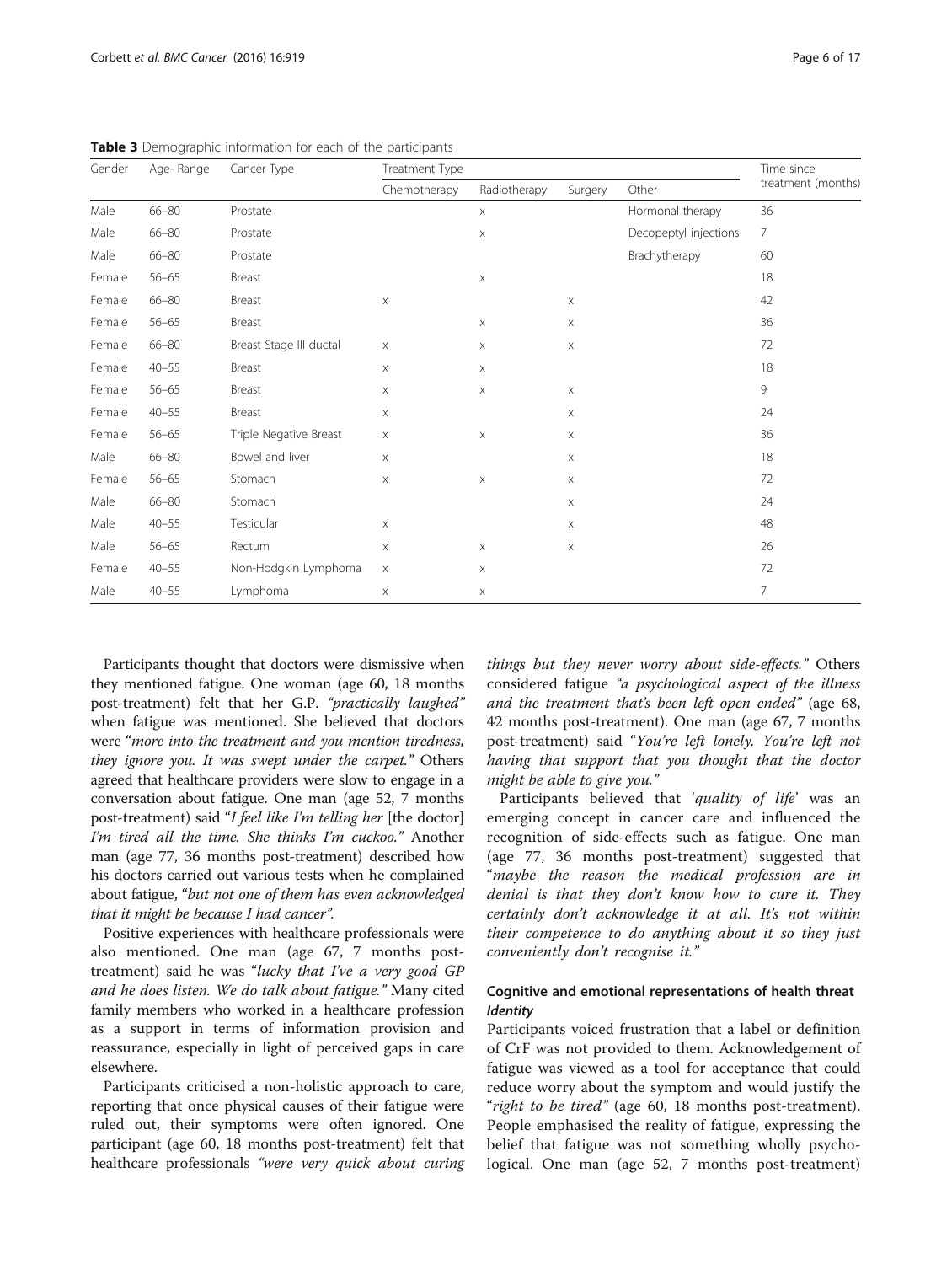<span id="page-6-0"></span>

said "it's not imaginary. You really feel it. This exhaustion is true. It's too strong." Another woman (age 53, 36 months post-treatment) echoed this sentiment saying "there is not something wrong with our heads. It is actually real."

The lack of an available discourse for CrF influenced how people made sense of their symptoms, influencing the perceived cause, timeline, and controllability of CrF, in turn affecting their ability to cope with fatigue. One person (age 43, 24 months post-treatment) said, "I was beginning to think that I was going silently crazy or something." Inadequate support was also raised as a potential causal factor in fatigue. One woman (age 60, 36 months post-treatment) believed that fatigue "hits later down the line because you're not in any cocoon. There is nobody there to look after you for the fatigue." Participants described having numerous medical tests that aimed to identify a physiological cause for the fatigue. These tests were often invasive and inconvenient.

Importantly, they were also seen to reduce the validity of fatigue as an issue in and of itself, which led to feelings of confusion, uncertainty, and fear. Uncertainty about fatigue was also discussed in terms of the chronicity of fatigue. Participants wondered "is this the way it's going to be? Or will this ease?" (Age 43, 24 months post-treatment). Some felt that they should be "better by now" (age 58, 26 months post-treatment). Doubt surrounding the prolonged experience of CrF led to emotional consequences. Many were uncertain if their fatigue was in line with their predicted time for recovery, with one saying "I keep thinking this can't be right. I cannot be this tired after three and a half years" (age 60, 36 months post-treatment).

# Cause

Fatigue was attributed to the culmination of stress during cancer. Others felt that they had taken on too much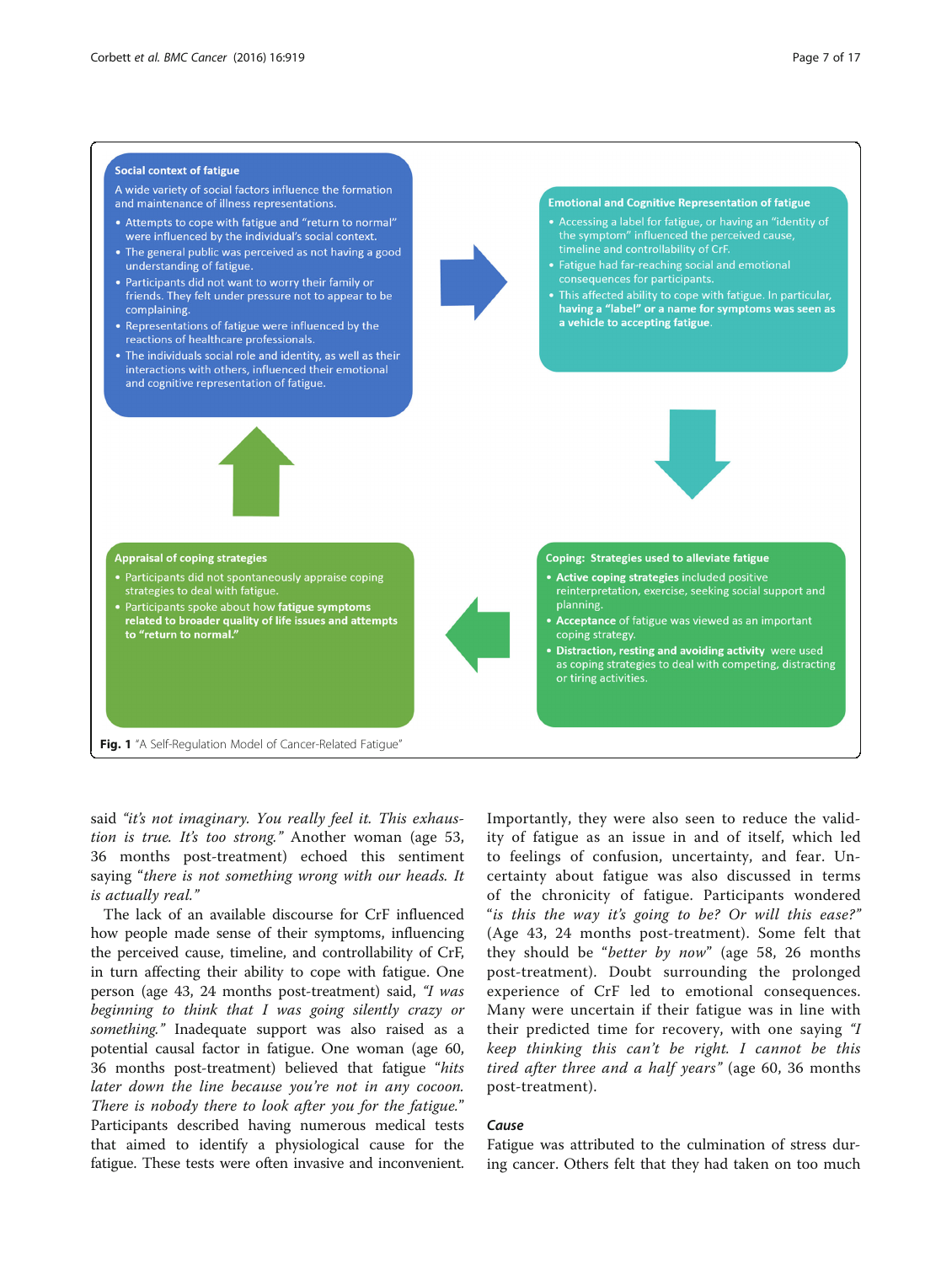too soon after treatment, describing 'pressure on yourself to get back to your normal routine" (age 60, 18 months post-treatment). Potential biological causes were also mentioned, including inflammation, endorphins, or cytokines. The role of cancer treatment in the development of symptoms was raised, with one noting "The treatment made me tired. Treatment is worse than illness in some cases" (age 67, 7 months post-treatment). A lack of concentration or 'chemo-brain' was also cited as a potential cause of fatigue. One participant (age 44, 72 months post-treatment) said "You can't focus and that- mentally- is kind of just adding to the tiredness."

Emotional responses, including fears of cancer recurrence, were also linked to the presence of fatigue. One woman worried that "the cancer must be back. I think sometimes is there a bit of a bad cell left floating around in me that's causing it?" (Age 60, 36 months posttreatment).

Habits and mood were mentioned as possible causes of fatigue. One man (age 71, 18 months post-treatment) asked "would tiredness be related to worry?" Participants distinguished between fatigue and depression. Rather than attributing low mood to depressive symptoms, participants recognised low mood as being related by feeling "so tired, you feel down because you're not going to be able to do anything today" (age 52, 7 months post-treatment)

#### **Consequence**

The impact of fatigue on quality of life and functional capacity was discussed, with one participant asking "Without energy what can you have?" (Age 55, 18 months post-treatment). Participants described learning to reconceptualise energy as a limited resource, as there was a 'cost' of activity and overexertion. People avoided certain situations "because it just won't be worth it" (age  $44$ , 72 months posttreatment). One participant (age 53, 36 months posttreatment) said that "Cancer was not the worst ordeal of my life. The diagnosis, the treatment, the surgery wasn't debilitating- didn't stop me from doing anything. But the fatigue does…" The persistence of fatigue delayed return to a sense of 'normality.'

Fatigue challenged the self-concept of many participants, with one noting "it impacts on me not being able to be who I am" (age  $60$ ,  $36$  months posttreatment). One woman (age 43, 24 months posttreatment) observed that "you're not able to do the things you want to do or you're not where you want to be". Social lives were interrupted due to fatigue, resulting in "a feeling of isolation" (age 68, 42 months post-treatment). Some believed that fatigue was responsible for a lack of concentration and led to procrastination.

Fatigue had forced some individuals into early retirement, even when they "had no intention of retiring just yet" (age 67, 7 months post-treatment). One participant (age 44, 72 months post-treatment) said that she "*just* could not face going back to work. I just really didn't have the energy." One woman (age 60, 36 months posttreatment) described how retirement due to ill-health was "part of a kind of a rejection".

Participants emphasised the "difference between being tired and fatigue" (age 53, 36 months post-treatment). One (age 60, 18 months post-treatment) spoke about how "sleeping doesn't seem to cure it," saying that "every day for me was a groundhog day". Some reported heavy sleep at night. For others, getting to sleep posed a problem. One woman (age 68, 42 months post-treatment) stated that she had trouble "staying asleep and then nodding off during the day.

In terms of emotional representations, participants worried about fatigue, with one woman saying she found herself "fretting to high heaven about it" (age 60, 18 months post-treatment). Another described how "thinking about it brings on anxiety" (age 76, 24 months post-treatment). Distress as a consequence of CrF was addressed. One participant (age 57, 72 months posttreatment) pointed out that "no matter how you try to be positive about it, it does get you down. It affects you mentally."

Participants felt guilty and ashamed about functional limitations, low energy levels, and pressure from others. One woman (age 68, 42 months post-treatment) regretted "lost days". A mother in the group (age 44, 72 months post-treatment) said CrF affected her relationship with her children, feeling "guilty because I didn't do more things with them". Another participant (age 60, 36 months post-treatment) felt she was "a failure", saying "it's not that I'm depressed. I'm frustrated. The only time I was ever angry about having cancer is the fact that it's left me with fatigue." Another agreed that it was "quite frustrating, debilitating in ways" (age 43, 24 months post-treatment). A belief that participants 'should' be happy to have beaten cancer was also debated.

#### Timeline

Fatigue was described as having changed over time, and as being persistent. People described a "dead tiredness, all the time" (age 44, 72 months post-treatment) and how fatigue "won't go. It lingers" (age 60, 36 months post-treatment). Another explained, "When you're tired all the time it seems to drag on" (Age 43, 24 months post-treatment).

The onset of fatigue during the day was addressed by participants. One (age 60, 18 months post-treatment) described fatigue "creeping over me… gradually getting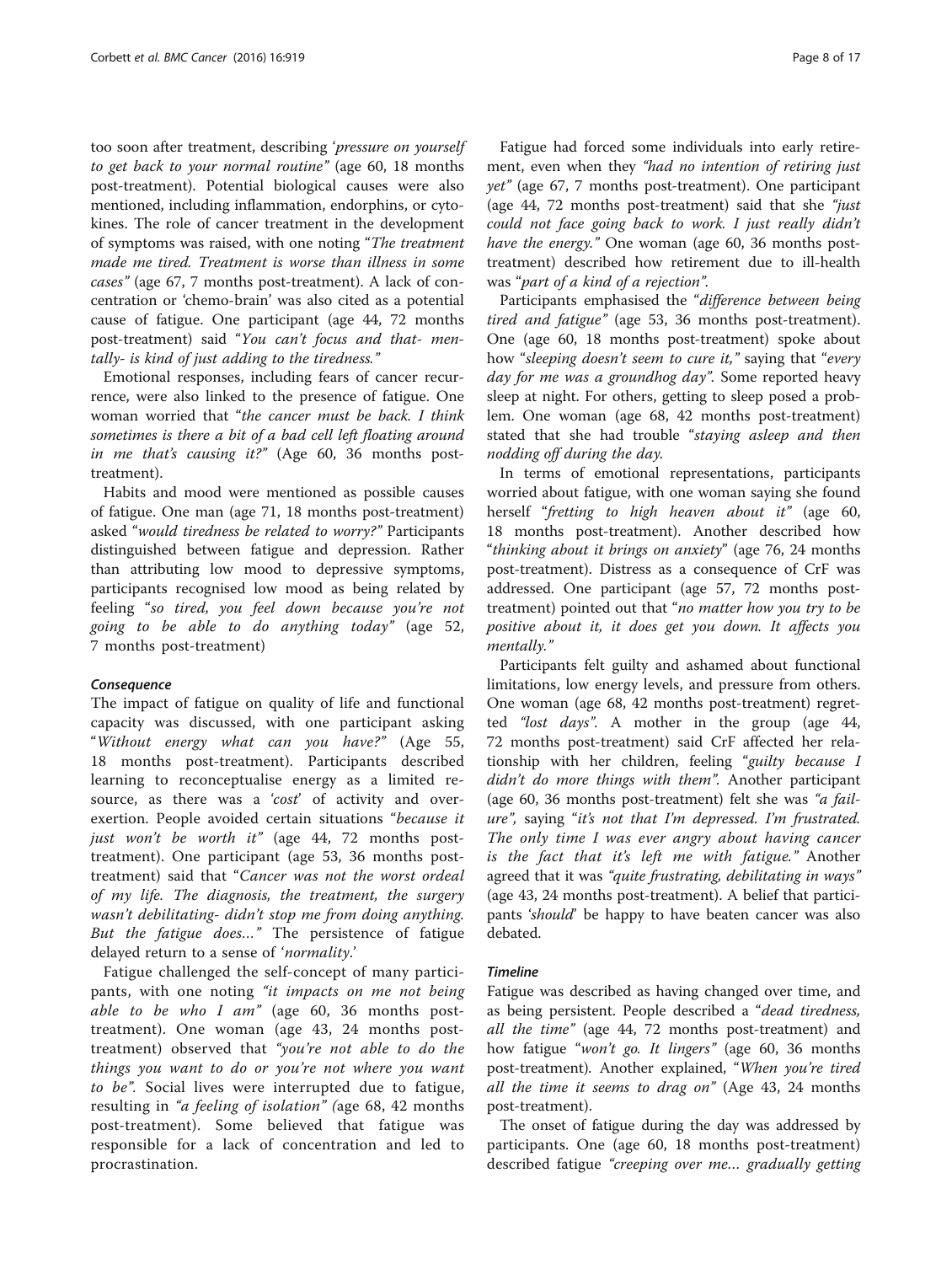more and more tired. Until eventually you are flattened." Another experienced "a weakness all over" upon waking and felt "very sluggish in the morning" (age 43, 24 months post-treatment). Participants described a predictive pattern of fatigue, with one (age 67, 60 months post-treatment) saying "you could nearly time yourself by it".

For certain individuals, fatigue symptoms had diminished over time. Some viewed fatigue as an acute symptom that would not go on forever. One (age 58, 26 months post-treatment) said "I'm hoping it'll go away. I thought I'd be ok this year but maybe next year."

#### Cure/control

Many participants believed that they had a lack of control over their tiredness. One (age 66, 72 months post-treatment) described her fatigue as "totally uncontrollable". Another (age 52, 7 months post-treatment) mentioned that "Sometimes you would just have to go to sleep." Conversely, others felt that they had gained control over their CrF, saying "I think that it's in your own hands and you have to plan and you have to work your way out of this lethargy" (age 67, 7 months post-treatment).

#### Coping: strategies used to alleviate fatigue Active coping strategies

Positive reinterpretation was discussed as a means of staying optimistic with persistent fatigue. One woman (age 66, 72 months post-treatment) said it was necessary to "be kinder to yourself. Be more forgiving." Some considered fatigue a small price to pay for surviving cancer. One (age 68, 42 months post-treatment) said that she was "lucky to be here even though I feel wiped out".

Participants preferred not to give into their fatigue, with one participant (age 58, 26 months post-treatment) saying "whatever I do, I won't sleep during the day because if I sleep during the day I won't sleep at night." Some used exercise to alleviate fatigue. One woman (age 53, 36 months post-treatment) said "If you do get really tired, don't sit. Go for a walk. Go out and do something. It can be the antidote." Another (age 57, 72 months post-treatment) said "the more energy you use the more you get to replace it."

Participants sought advice, assistance, or information from doctors and support centres. For some, support received during cancer had extended into longer-term survivorship due to fatigue. One participant (age 59, 9 months post-treatment) noted "I had my sister when I was sick to keep the house ticking over and she's still there." Individuals sought out others for moral support, sympathy, or understanding. One participant felt "it's important to be out among people. You can't be isolated" (age 59, 9 months post-treatment). This included support from other fatigued cancer survivors, with one man (age 67, 60 months post-treatment) concluding that "we can learn from one another."

Planning helped participants to prepare coping strategies. One woman (age 44, 72 months post-treatment) said "I just have to pace myself. You plan events. You have rest days before and afterwards. Make adjustments. You know you're going to be flat."

#### Acceptance and emotion-focused coping

One described a process of learning "to pace yourself better" and to "recognize your own limits" (age 44, 72 months post-treatment). This was not always easy; one participant (age 60, 18 months post-treatment) said "I don't do things because I know I'm going to be tired. I know the consequence of it."

Acceptance of fatigue was difficult. One woman (age 60, 18 months post-treatment) voiced her frustration, saying "who wants to listen to their body? You just want to go out and enjoy yourself." Another said that he "just can't accept it" (age 52, 7 months post-treatment), whereas others felt it was important to acknowledge the reality of their situation. Another group member (age 60, 36 months post-treatment) reflected on how she felt she could cope better as a result of how she understood her symptoms, stating, "I can manage my life if I know I'm going to be tired."

#### Distraction, resting and avoiding activity as coping strategies

Individuals often disengaged from activity to cope with fatigue. Napping was mentioned as a coping strategy, with one woman (age 60, 18 months posttreatment) saying that she sleeps "on the couch every single evening". Research on CrF suggests that it may be better to avoid long or late afternoon naps as the combination of less daytime activity and more daytime sleep is associated with increased levels of CrF [[36](#page-15-0), [46](#page-15-0), [47](#page-15-0)].

Mental disengagement was employed by participants to distract themselves from fatigue and the stress of dealing with it. One (age 43, 24 months posttreatment) said that she tries to "forget about it and keep going", but in turn, described how she then feels more tired later as a consequence. The groups discussed the importance of recognising physical limitations rather than disengaging from them. Taking breaks and rest were discussed as useful. One woman (age 68, 42 months post-treatment) said "Listen to your body. It's saying slow down." Another (age 71, 18 months post-treatment) suggested "if your body's tired, just go away for 5 min and when you come back you'll get through the day no problem." However, this was contested with one participant (age 60,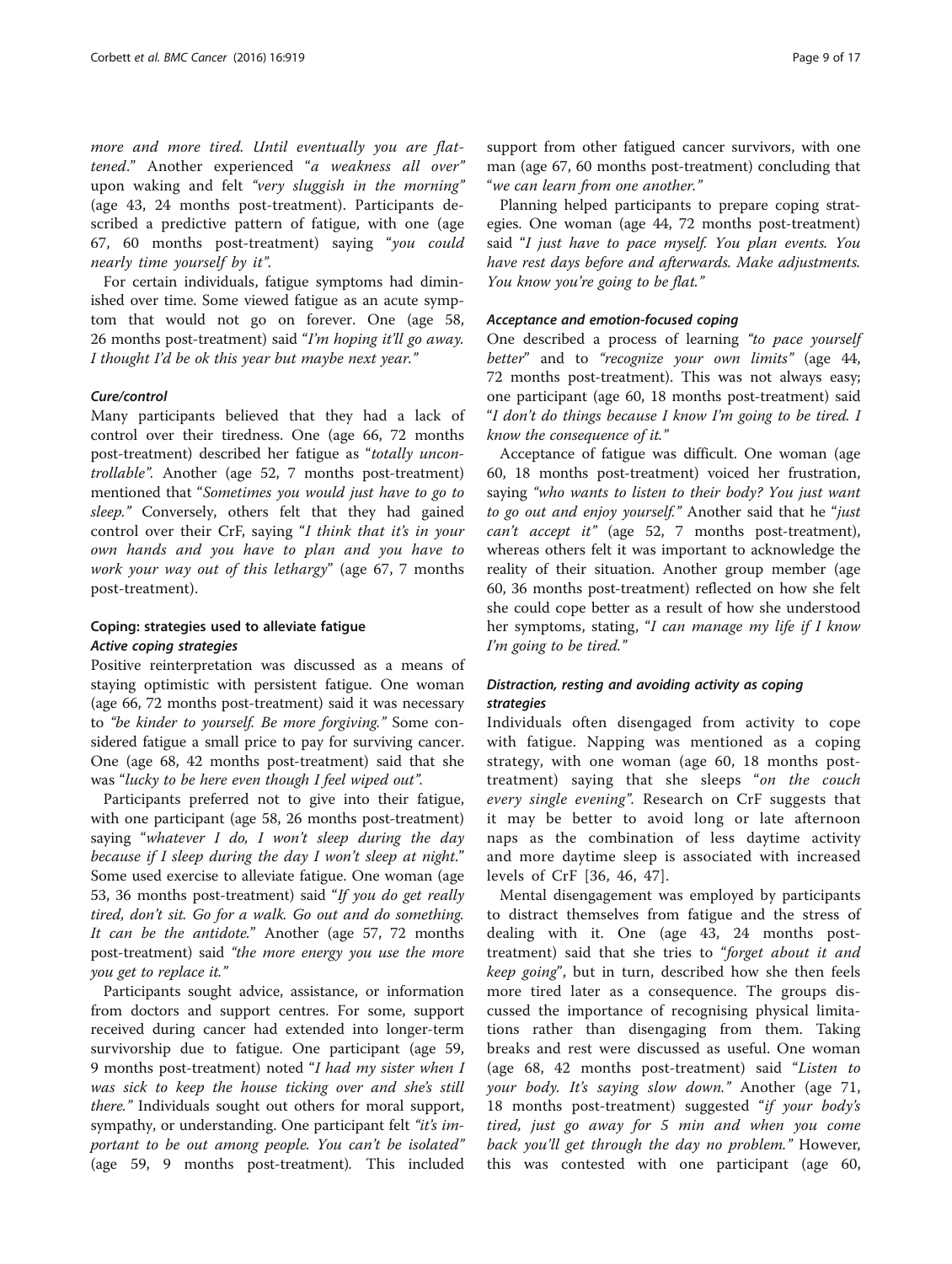18 months post-treatment) saying, "but when you raise your family… and you're getting into your 60s and you want to go out and enjoy life… who wants to listen to their body? You just want to go out and enjoy yourself." One man (age 52, 7 months posttreatment), stated, "Basically I don't do things because I know I'm going to be tired. I just don't do anything then because I know the consequence of it- that the recovery period is too long- and I say "sure it's not worth it in the end"... so I don't bother."

Participants felt it was sometimes best to avoid competing, distracting, or tiring activities. Learning to say "no" was recognised as an important skill for participants.

#### Appraisal of coping strategies

While participants were not asked explicitly to appraise the effectiveness of their coping, it was considered that certain questions could capture elements of this ("what do you do about your fatigue?" or "how do other symptoms affect fatigue?")

In addition, in some instances the question "What have you found "works" for your fatigue" was included but these were not based on the Barsevik questions and arose naturally as the interviews progressed (See [Appendix 2](#page-13-0)).

Within that context, the impact of the coping styles or strategies adopted was discussed. Participants discussed acceptance as a particularly important overall coping strategy. One woman (age 68, 42 months posttreatment) said "I find I accept it now. It's there. Deal with it. You either have a solution or you learn to live with it." Another (age 44, 72 months post-treatment) explained that "you can reason with it better once you know that it's got a name."

Some felt that their current coping strategies were ineffective. One woman (age 60, 18 months posttreatment) said "I don't do anything. I sit down and get very depressed. I'm not a very accepting person. I want to be like the way I was before it happened." Another (age 57, 72 months post-treatment) felt that her attitude prevented her from engaging in effective coping "I go walking if I think I'm only going for a mile. Maybe I can't manage it. But I couldn't do it if I thought I was going for three miles. I don't know is it my legs or my mind-set, you know? That's the problem. Maybe my legs would take me the other two miles, but I can't."

One man (age 52, 7 months post-treatment) described how "some days you'd push yourself to do something and you knew you were tired but you'd achieve it. There is a great sense of achievement when you do something." Another (age 58, 26 months post-treatment) said "I'm coping with it ok but I'm just finding time is long and I'd like to be back doing a full day's work again but unfortunately just I'm not able for that yet.' Participants identified challenges, with one woman (age 44, 72 months post-treatment) describing how initially she was "so tired and so flat", and that "it was only when the fog lifted" that her family began to return to their "own little routine and our own little life". In appraising her coping, she felt that "it got easier once I recognized that you can't do everything that you used to do."

These findings are depicted in Fig. [1.](#page-6-0)

#### **Discussion**

These findings add to published quantitative and qualitative research to provide further understanding of the subjective experience of CrF in post-treatment cancer survivors. The SRM was developed to represent 'lay' understanding of illness experiences across all populations, yet to date very little research has applied the model to the experience of cancer survivors [\[32\]](#page-15-0). Findings in the current study, demonstrate that subjective experiences of post-treatment cancer survivors with CrF fit with the constructs of cognitive and emotional representations, coping strategies and appraisal as outlined in the SRM. This is in line with similar research conducted by Pertl et al (14) who conducted a thematic discourse analysis on the 'additional comments' of a questionnaire study on CrF in cancer survivors. Fatigue was understood as a part of the cancer experience that extended into longerterm survivorship. Without access to an available narrative to describe their experience, individuals engaged in a process of making sense of the fatigue themselves [[14\]](#page-15-0).

Participants emphasised the role of others, highlighting the influence of wider social discourse on their experience of fatigue. Dealing with social pressure to return to 'normal' after cancer was difficult for participants. Feelings of isolation associated with others' lack of understanding regarding CrF might contribute to the symptom burden [[48\]](#page-15-0). The social response to symptoms influenced participant representations of and coping with CrF, with some participants reporting hesitations in discussing their symptoms and feeling distressed or guilty as a consequence of CrF. Research has previously indicated that the social context is extremely pertinent to how representations are formed [[49](#page-15-0)]. As with previous studies, the findings indicated that the social context of the "new normal" was crucial in how participants understood their symptoms. Reactions and support from others influenced these perceptions, and the coping response that followed [\[44, 45\]](#page-15-0). This serves to demonstrate the alignment of survivors' views with the CrF. The individual's coping with, and appraisal of, CrF can modify illness representations (i.e., in a feedback loop- See Fig. [1.](#page-6-0)) [\[30](#page-15-0)].

These qualitative results provide further insight into the specific ways that both the individuals' perspective and the influence of social factors should be acknowledged in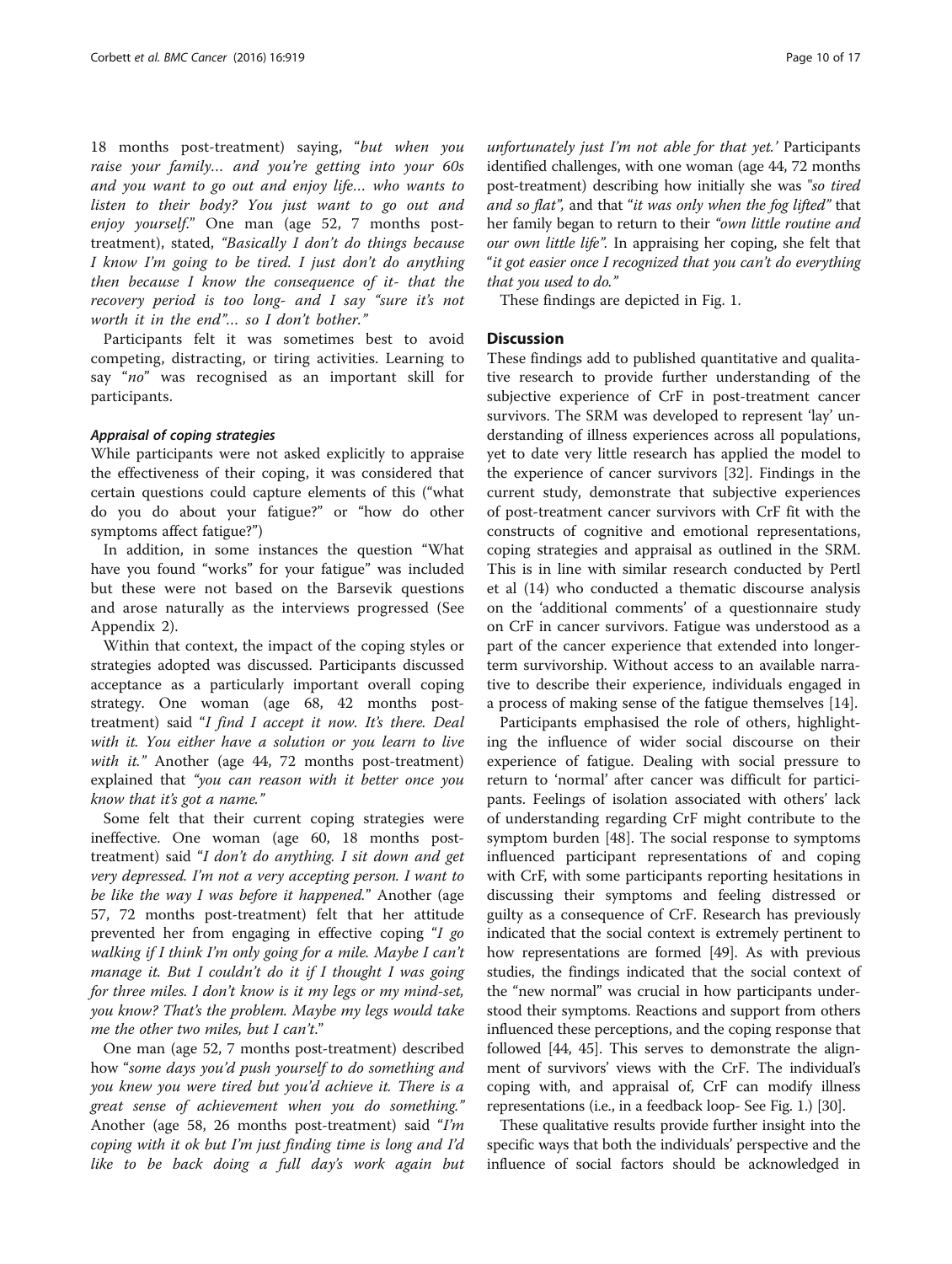those with CrF. Individual perceptions and social context, as well as disease and treatment characteristics are important in planning survivorship care [[50](#page-15-0)]. The SRM could be a useful framework for healthcare professionals to apply in assessments of survivor's physical and psychosocial characteristics in order to effectively tailor care [[51](#page-15-0)].

Many statements focused on the "identity" of CrF. A label was seen as a vehicle to accepting fatigue. In line with previous research, recognition of symptoms was considered crucial in learning to cope with fatigue and articulating the experience to others, including health professionals [[52\]](#page-15-0). Barker et al [\[53](#page-15-0)] emphasised the significance of having a name for medically unexplained symptoms. The current study also showed that fatigue had far-reaching social and emotional consequences for participants. Many emotional consequences were associated with uncertainty that arose due to lack of recognition of CrF by others. Behavioural consequences such as the inconvenience of medical testing were also often linked to this uncertainty. Discussions relating to the timeline of CrF were similarly dominated by a sense of ambiguity. Likewise, individuals did not report a sense of control over their symptoms. Participants were not sure what to expect because CrF had already persisted longer than anticipated after the end of treatment. Others have also noted the link between cancerrelated uncertainty and psychophysiological disruptions, highlighting a need to target this ambiguity in interventions for CrF (30). Factors such as comprehensibility, manageability, and meaningfulness can influence symptom perception. A sense of coherence may serve as a protective psychological factor in the adaptation process [[54, 55\]](#page-15-0).

The representations impacted on acceptance of fatigue and affected participants' coping, as shown in previous research [[56\]](#page-16-0). Perceived lack of support from family members and healthcare providers, as well as difficulties in trying to understand CrF also influenced participants' ability to cope. Some participants described engaging in "active" coping strategies, such as exercise in managing CRF. Others reported taking naps or avoiding activity. Thus, participants may choose more maladaptive strategies for fatigue (e.g., daily/frequent napping) rather than recommended strategies (e.g., exercise [\[57\]](#page-16-0)) depending on their representation of CrF. Beliefs about fatigue management influence coping strategies following cancer treatment [\[58\]](#page-16-0).

Participants did not spontaneously appraise or reflect on the particular coping strategies they used to manage CrF. Evaluations focused more on general appraisals of attempts to regain a sense of 'normality' after treatment. Whitaker, Scott and Wardle [[59\]](#page-16-0) note that factors such as high external demands (e.g., family and work commitments) can impact interpretation of symptoms. Co-morbidities, stereotypes, and perceptions of aging can also bias appraisal of coping and expectations [[37\]](#page-15-0). Acknowledgement of symptom seriousness from others may facilitate individual acceptance of fatigue and encourage appraisal of current coping strategies [[59](#page-16-0)]. Current results add to those of a previous study which noted that appraisals of representations have been linked to seeking care in response to ambiguous [[60\]](#page-16-0) and prolonged symptoms [\[61](#page-16-0)]. Understanding how individuals appraise coping could help guide the development of tailored, proactive interventions to improve well-being [[58\]](#page-16-0).

Taken overall, this study suggests that the dynamic, self-regulatory structure of the SRM could serve as the basis for developing interventions for improving fatigue management [[56](#page-16-0)]. This study extends on previous research that applied the SRM to patients' experiences during cancer treatment [\[34,](#page-15-0) [62\]](#page-16-0), providing insight into the unique representations of CrF in cancer survivors [[63\]](#page-16-0). Persistent fatigue does not conform to generally accepted conceptualisations of survivorship, with treatment as an end-point of care [[64\]](#page-16-0).

The findings highlight a need for continued support to enhance quality of life after cancer treatment [[35,](#page-15-0) [63](#page-16-0)]. Cancer itself and/or treatment initially trigger fatigue, but other factors may be responsible for persistence of CrF [[17\]](#page-15-0). Exercise or psychosocial interventions are currently the treatment modalities of choice [[65](#page-16-0)]. Existing interventions for CrF have focused on perpetuating factors such as beliefs and behaviours associated with fatigue, often using strategies based on cognitive behaviour therapy (CBT) [\[66\]](#page-16-0). CBT is a practical application of many of the theoretical constructs addressed in the SRM [\[67](#page-16-0)]. Very few randomized trials have explicitly applied the SRM to influence self-regulative symptom management [[56\]](#page-16-0). None have explored how the SRM could be applied in interventions for CrF after cancer. SRM-based strategies could target how individuals think, feel and cope with their fatigue [[56\]](#page-16-0). This study, therefore, concentrated solely on the fit of the discussions to the SRM rather than considering alternative models. Dempster et al [[32\]](#page-15-0) found that illness perceptions and coping play an important role in studies that link the SRM to wellbeing outcomes. It is still unclear how illness representations relate to coping, and how this might be applied in interventions (17). The current study suggests that interventions for CrF should be two-fold, targeting and measuring both the representation of symptoms and coping strategies [\[62](#page-16-0)]. A 'topdown' SRM approach to CrF would aim to create an overarching cognitive and emotional representation of fatigue as a manageable symptom, with coping and appraisal as targets for behaviour change [\[56](#page-16-0)]. In line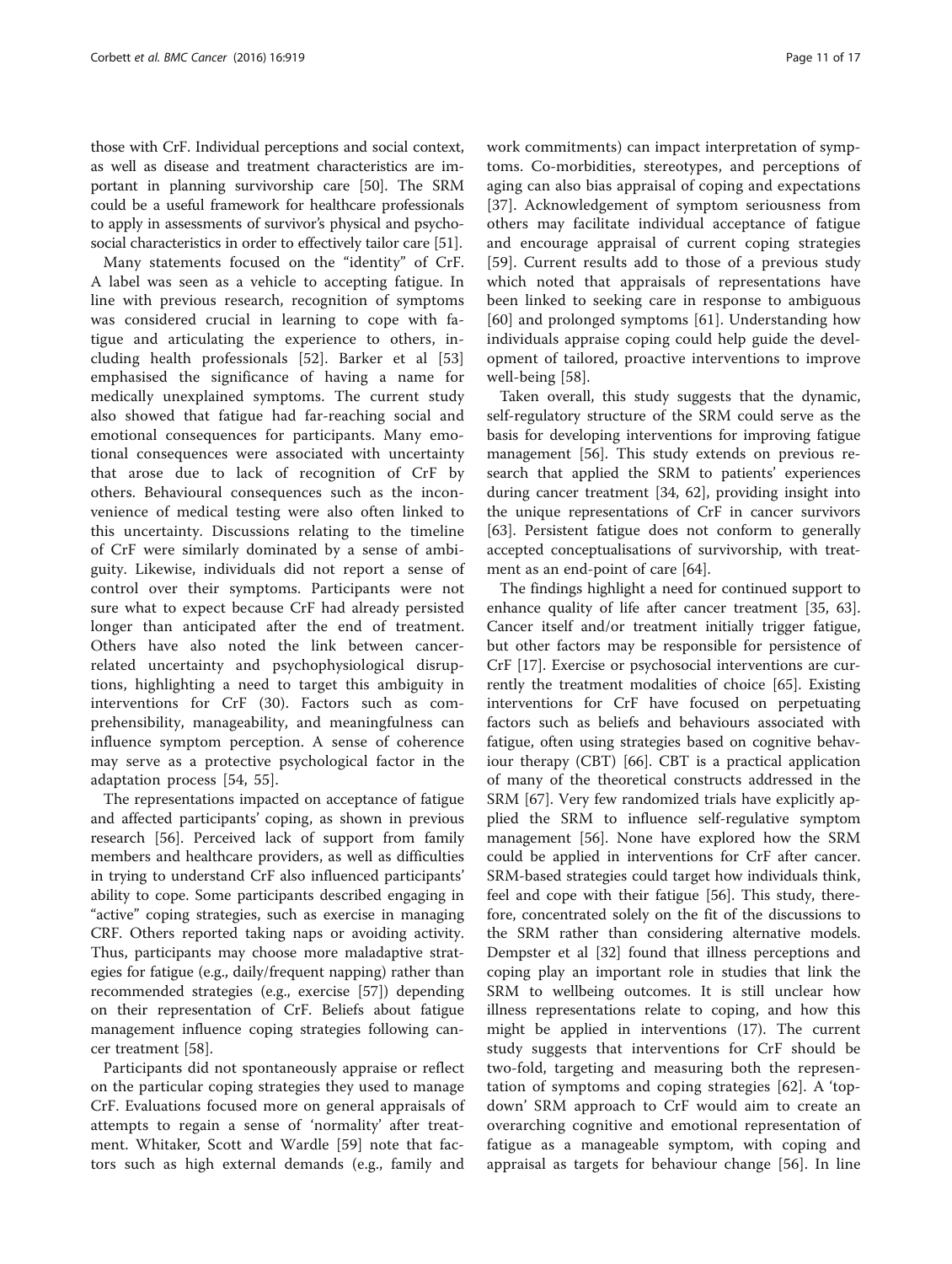with calls for improved methods of identifying and reporting the components of interventions, such an approach would need to assess the theoretical constructs of the SRM as proposed mechanisms of any change in fatigue symptoms [[68\]](#page-16-0).

### Limitations

Some limitations of this study should be acknowledged.

As the participants self-selected, this may have resulted in a biased sample not representing the wider population. Those frustrated with fatigue problems might have been more likely to self-nominate to participate in this research. Conversely, significantly fatigued people may have not felt well enough to participate. As this was an exploratory study of an under-researched symptom in Irish cancer survivors, it was decided that specific purposive sampling methods were not appropriate. This sampling method reflected the methods that would be used in any future intervention arising from the findings, and would give a sense of perceived need/ interest in the topic from the community. However, the authors recognise that the current study may be susceptible to selection biases, in particular regarding the disproportionate number of breast cancer survivors who participated. For example, Wenger and Oliffe [[69](#page-16-0)] suggest that men may be less comfortable discussing distressing situations or symptoms, and may feel more cautious about who they consider a safe source of support.

The collection of data via focus groups means that participants may conform to the perspectives of others in the group and findings may not reflect the views of individual participants [\[70](#page-16-0)]. Care was taken to ensure that each participant was given ample opportunity to express their perspective, however, some were naturally inclined to speak more than others. Researchers did make efforts to keep dominant respondents from taking over discussion.

The groups engaged in a free-flowing conversation with relatively little input from the researchers. However, issues raised by participants were likely to depend on their circumstances at the time of participation [\[71](#page-16-0)]. Although a variety of cancer types and treatments were represented, a more heterogeneous sample would broaden the content of the representations, coping strategies, and appraisals. Furthermore, information relating to education level was not gathered. Some evidence published prior to this research had suggested that factors such as ethnicity, educational attainment, and employment status were not associated with fatigue [[72](#page-16-0), [73](#page-16-0)]. However, recent evidence (published since the focus groups were conducted) suggests that lower education and pre-existing comorbidities may be associated with fatigue [\[74, 75](#page-16-0)].

Attempts were made to avoid bias in how the data was collected and interpreted. The moderators of the groups were experienced in qualitative research and followed an interview schedule. Questions were designed to be neutral and answerable. General questions were asked before specific questions.

While there were advantages to conducting qualitative rather than quantitative survey-based methods to learn more about CrF, some limitations must be considered. The analysis of these discussions is based on themes that were reflective of patterns in the overall data rather than a reporting of the proportion of participants or groups expressing a theme. Using qualitative methods did not provide information regarding the proportion or frequency of particular responses (See Table [1.](#page-3-0) Point 30).

The first author of this paper analysed the data and was also a moderator in the focus groups. This may have resulted in bias when reporting the findings. Experiences, beliefs, goals of the researcher and personality could bias analysis and reporting. However, efforts were made to minimise this bias by specifying the questions a priori in an interview schedule and following a coding manual. In addition, inter-rater reliability was used in the coding process.

#### Conclusion

Overall, results indicated that post-treatment CrF can be described using concepts from the SRM. The findings contribute to the literature on the reconceptualization of cancer as a chronic illness by identifying perceived inadequacies in support available to those left with lingering side-effects after the completion of cancer treatment. The study demonstrated the complexity of the individuals' meaning-making processes when the legitimacy of the health concern is contested. The current research identified specific elements of the SRM that were very pertinent for those with CrF. Participants felt inadequately prepared for persistent fatigue after cancer and were left confused, isolated and frustrated as a result. CrF should be approached as a complex psychosocial issue and considered from the patient perspective to facilitate better understanding and management of symptoms.

Prevailing models of healthcare promote patientcentered care for control of chronic symptoms and highlight the need for evidence based practice [\[38](#page-15-0), [56](#page-16-0)]. Importantly, this study highlights how the SRM could be applied to CrF in post-treatment cancer survivors by providing a theoretical framework for understanding individuals' representations, and coping strategies, and thus identifying targets for intervention [[68\]](#page-16-0).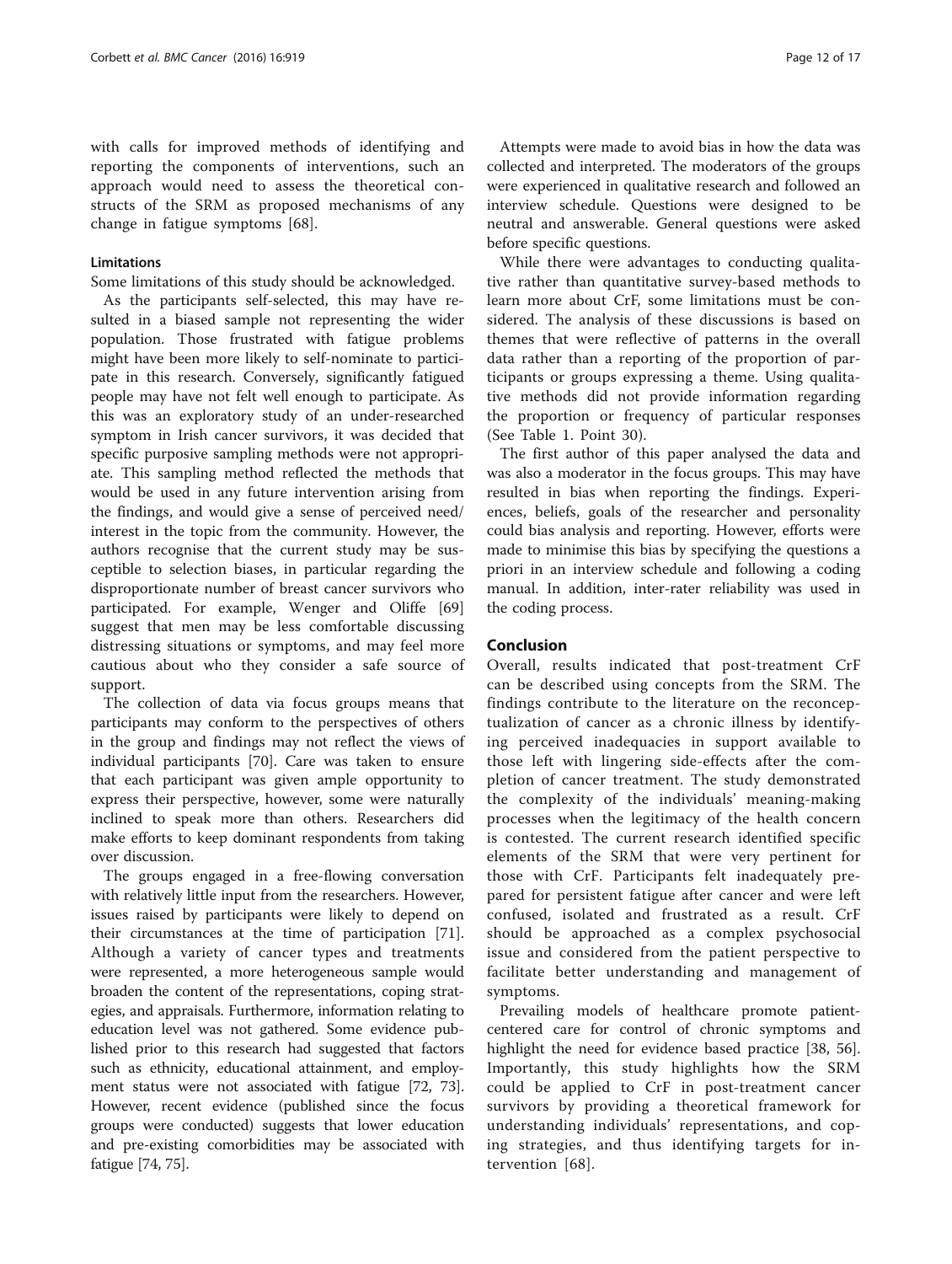### <span id="page-12-0"></span>Appendix 1

#### Table 4 Code book

The SRM hypothesises that individuals create mental representations of their illness based on the concrete and abstract sources of information available to them in order to make sense of and manage the problem. It is the interpretation of this information that forms the first step in the process of seeking help, engaging in a coping strategy, or adopting an illness management regimen [\[78](#page-16-0)].

| Social Context | Abstract and concrete sources of information                                                                                                                                                                                                                                                                                                                                                                                                        |  |  |  |
|----------------|-----------------------------------------------------------------------------------------------------------------------------------------------------------------------------------------------------------------------------------------------------------------------------------------------------------------------------------------------------------------------------------------------------------------------------------------------------|--|--|--|
|                | The perception and interpretation of the different<br>sources of information influence other aspects of<br>the participants' perception of fatigue, including<br>representations, coping with and appraisal of<br>fatique via symmetrical conceptual (abstract and<br>prepositional) and schematic (concrete and<br>perceptual) processes.                                                                                                          |  |  |  |
| Label          | Social Messages                                                                                                                                                                                                                                                                                                                                                                                                                                     |  |  |  |
| Definition     | The first source is information from the external social<br>environment from perceived significant others. This<br>refers to the general pool of 'lay' information already<br>assimilated by the individual from previous social<br>communication and cultural knowledge of the illness.                                                                                                                                                            |  |  |  |
| Description    | • Deviation from norm<br>· Source: Media/Similar others/family/friends<br>· Type: vague/inaccurate/extensive/detailed<br>Includes: how social response to the reports of their<br>fatigue symptom is assimilated by the individual and<br>in turn, impacts their acceptance and representation<br>of the symptoms:<br>· Reactions of and support offered by healthcare<br>professionals<br>• Reactions of and support offered by family and friends |  |  |  |
| Code2          |                                                                                                                                                                                                                                                                                                                                                                                                                                                     |  |  |  |
| Label          | Social Identity                                                                                                                                                                                                                                                                                                                                                                                                                                     |  |  |  |
| Definition     | This source of information relates to participants' social<br>role and identity. The expectations of others are<br>included, as well issues that arise due to difficulties<br>in articulating the experience of symptoms.                                                                                                                                                                                                                           |  |  |  |
| Description    | • Expectations of others<br>· Social comparisons (comparison to similar others)<br>· Individuals role as parent/friend/employee                                                                                                                                                                                                                                                                                                                     |  |  |  |
| Representation | Health Threat (cognitive and emotional)                                                                                                                                                                                                                                                                                                                                                                                                             |  |  |  |
| Code 4         |                                                                                                                                                                                                                                                                                                                                                                                                                                                     |  |  |  |
| Label          | Identity                                                                                                                                                                                                                                                                                                                                                                                                                                            |  |  |  |
| Definition     |                                                                                                                                                                                                                                                                                                                                                                                                                                                     |  |  |  |
| Description    | · Label<br>• Concrete signs/symptoms                                                                                                                                                                                                                                                                                                                                                                                                                |  |  |  |
| Code 5         |                                                                                                                                                                                                                                                                                                                                                                                                                                                     |  |  |  |
| Label          | Cause                                                                                                                                                                                                                                                                                                                                                                                                                                               |  |  |  |
| Definition     | Dimension represents the beliefs regarding the factors<br>that are responsible for causing the illness or disease.                                                                                                                                                                                                                                                                                                                                  |  |  |  |
| Description    | · Biological                                                                                                                                                                                                                                                                                                                                                                                                                                        |  |  |  |

• Genetic • Psychological • Environmental • Emotion • Own behaviour

### Table 4 Code book (Continued)

| Code 6      |                                                                                                                                                                                                                                                                                                                                                        |
|-------------|--------------------------------------------------------------------------------------------------------------------------------------------------------------------------------------------------------------------------------------------------------------------------------------------------------------------------------------------------------|
| I abel      | Consequence                                                                                                                                                                                                                                                                                                                                            |
| Definition  | imagined and real refers to beliefs regarding the<br>impact of the illness on overall quality of life or<br>how it may affect functional capacity                                                                                                                                                                                                      |
| Description | • Physical<br>• Emotional<br>• Social<br>$\cdot$ Economic<br>· Psychological                                                                                                                                                                                                                                                                           |
| Code 7      |                                                                                                                                                                                                                                                                                                                                                        |
| Label       | Timeline                                                                                                                                                                                                                                                                                                                                               |
| Definition  | i.e., the time for the development of the disease,<br>its duration, and time for recovery;<br>Refers to the individual's beliefs about the course<br>of the illness (e.g., "My illness is chronic") and time<br>scale of illness symptoms (e.g., "The pain is persistent").                                                                            |
| Description | • Acute<br>• Episodic<br>• Cyclical<br>• Chronic                                                                                                                                                                                                                                                                                                       |
| Code 8      |                                                                                                                                                                                                                                                                                                                                                        |
| Label       | Cure/Control                                                                                                                                                                                                                                                                                                                                           |
| Definition  | Degree to which the disease can be prevented,<br>cured, and kept from progressing.                                                                                                                                                                                                                                                                     |
|             | refers to the sensation of empowerment regarding<br>performance of coping behaviours or the efficacy<br>of treatment                                                                                                                                                                                                                                   |
| Description | ·limit/manage symptoms                                                                                                                                                                                                                                                                                                                                 |
| Coping      |                                                                                                                                                                                                                                                                                                                                                        |
| Code 9      |                                                                                                                                                                                                                                                                                                                                                        |
| Label       | Coping                                                                                                                                                                                                                                                                                                                                                 |
| Definition  | Cognitive and behavioural actions we take (or do not<br>take) to enhance health and to prevent, treat (i.e.,<br>cure or control), and rehabilitate from illness.                                                                                                                                                                                       |
| Description | • Distraction, Resting and Avoiding Activity<br>· Problem-focused coping<br>· Seeking social support.<br>· Problem-focused coping-specific.<br>As in Martin S. Hagger & Sheina Orbell (2003) A<br>Meta-Analytic Review of the Common-Sense<br>Model of Illness Representations, Psychology & Health,<br>18:2, 141-184, DOI: 10.1080/088704403100081321 |
| Appraisal   |                                                                                                                                                                                                                                                                                                                                                        |
| Code 11     | Appraisal                                                                                                                                                                                                                                                                                                                                              |
| I abel      |                                                                                                                                                                                                                                                                                                                                                        |
| Definition  | Symptom and functional changes<br>Evaluation of coping style/strategies adopted                                                                                                                                                                                                                                                                        |
| Description | • What factors influenced coping?<br>· Was my coping strategy effective?                                                                                                                                                                                                                                                                               |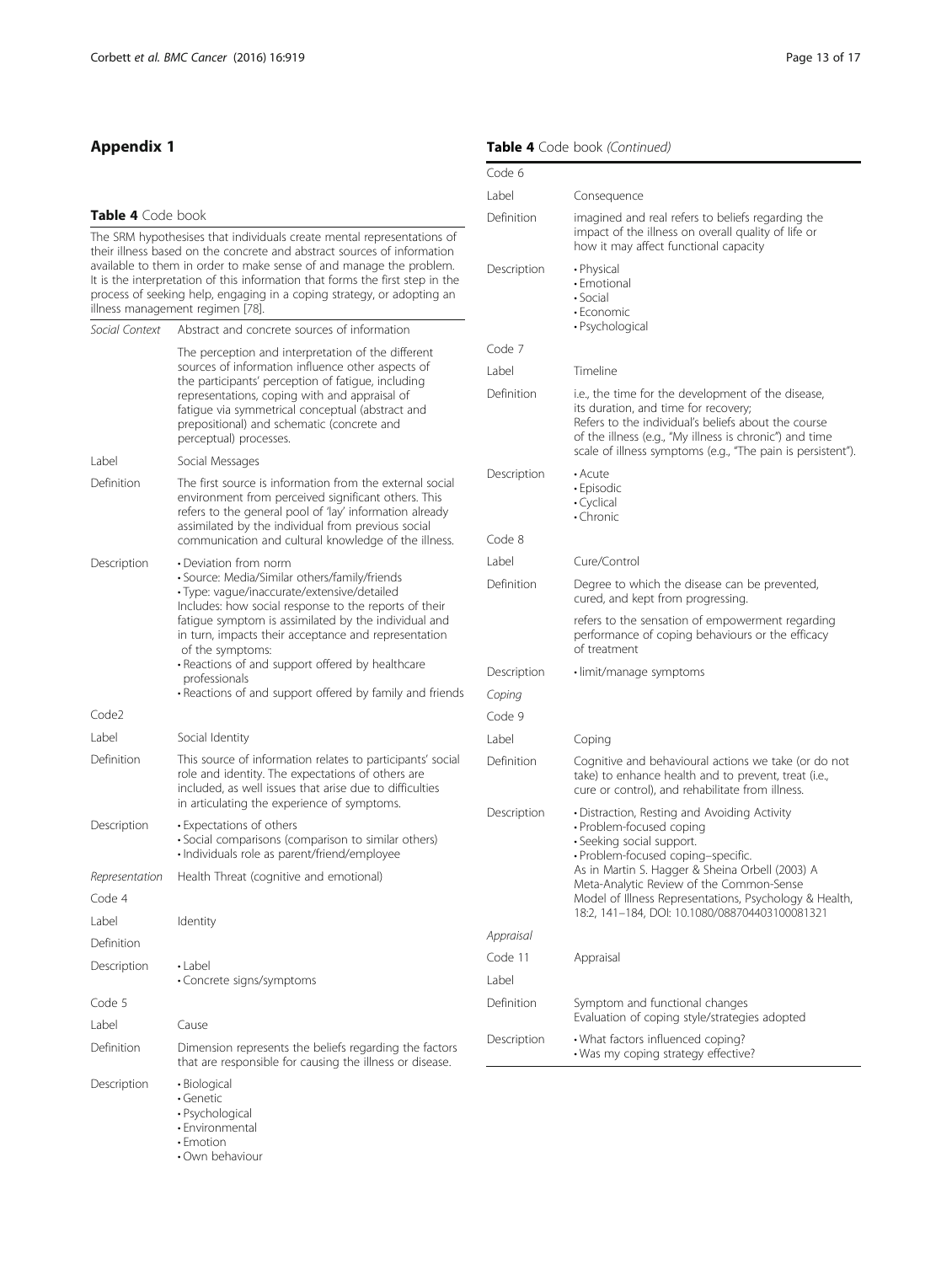#### <span id="page-13-0"></span>Appendix 2

#### Focus Groups 2014 - Cancer-related fatigue

Interview schedule followed by interviewers during the focus groups. The aims of the interviews are outlined. The schedule also includes the semistructured interview script that guided the focus group interviews.

The purpose of these focus group interviews is to discuss personal experiences of CRF from adult survivors of cancer. In particular, the study will aim to gather descriptions of the patients' understanding of CRF and examine the fit of their descriptions to a theoretical model.

Does want to know:

- 1. How adults represent and understand their fatigue symptoms.
- 2. How adults cope with CRF
- 3. How adults appraise the impact of CRF.

Does not want to know:

- 1. how cancer in general has impacted their life
- 2. how they think others deal with or cope with fatigue

Goals of the research General

 $\geq$  Develop a general understanding of target groups' perceptions of CRF

 $>$  Identify the language and key concepts that the group uses to discuss CRF

 $\geq$  To frame the theoretical basis of the intervention. (i.e., To establish if Illness Perception theory could be applied in an Irish discussion of CRF)

Specific

 $\triangleright$  Key ideas that relate to the topic are identified

 $>$  The importance or significance of these key ideas can be described

 $>$  How strongly the participants feel about these key ideas can be identified

 $\geq$  Language and vocabulary are identified that relate to CRF and can be used in communication with participants.

 $\geq$  Solicit ideas in relation to the potential for an online intervention for CRF

 $\geq$  Questions and information from participants are available to assist with the further development of the research questions and purposes.

 $\geq$  Information from participants will verify hypothesis or help in refining hypotheses.

#### Moderators' guide: interview schedule

# a) Introduction

- a. Welcome
	- i. "Welcome and thank you for coming to this focus group. Each of you has been invited to participate because your view is important to us. We know that you are very busy and we greatly appreciate your contribution to this project. This interview is not a test, nor should it in any way be viewed as a series of questions with right or wrong answers. Remember, we are very interested in what you think and feel. We want to know your opinions on these issues, and we are certainly not interested in your agreeing with the opinions and feelings of others. There may be times, however, when you do, and it is appropriate for you to let us know that as well."
	- ii. Here I have a participant information sheet for you to read. Once you're happy that you're clear on what is expected of you, you can sign our consent form. I can answer any questions you have.
- b. Purpose
	- i. "The purpose of this focus group interview is to discuss your personal experiences of cancerrelated fatigue, as survivors of cancer."
- c. Guidelines
	- i. "There are a few guidelines I would like to ask you to follow during the focus group interview. Frist, you do not need to speak in any particular order. When you have something to say, please do so.
	- ii. Second, please do not speak while someone else is talking. Sometimes, the exchanges get emotional, and it is tempting to 'jump in' when someone is talking, but we ask you to refrain from doing so.
	- iii. Third, remember that there are many people in the group and it is important that we obtain the point of view of each one of you. Fourth, you do not need to agree with what everyone or anyone in the group says, but you do need to state your point of view without making any negative comments or 'put downs'.
	- iv. Finally, because we have limited time together, I may need to stop you and to redirect our discussion. Does anyone have any questions? Ok, let's begin
- b) Warm-up
	- a. Set the tone
		- i. During the reception you had an opportunity to meet each other and to ask each other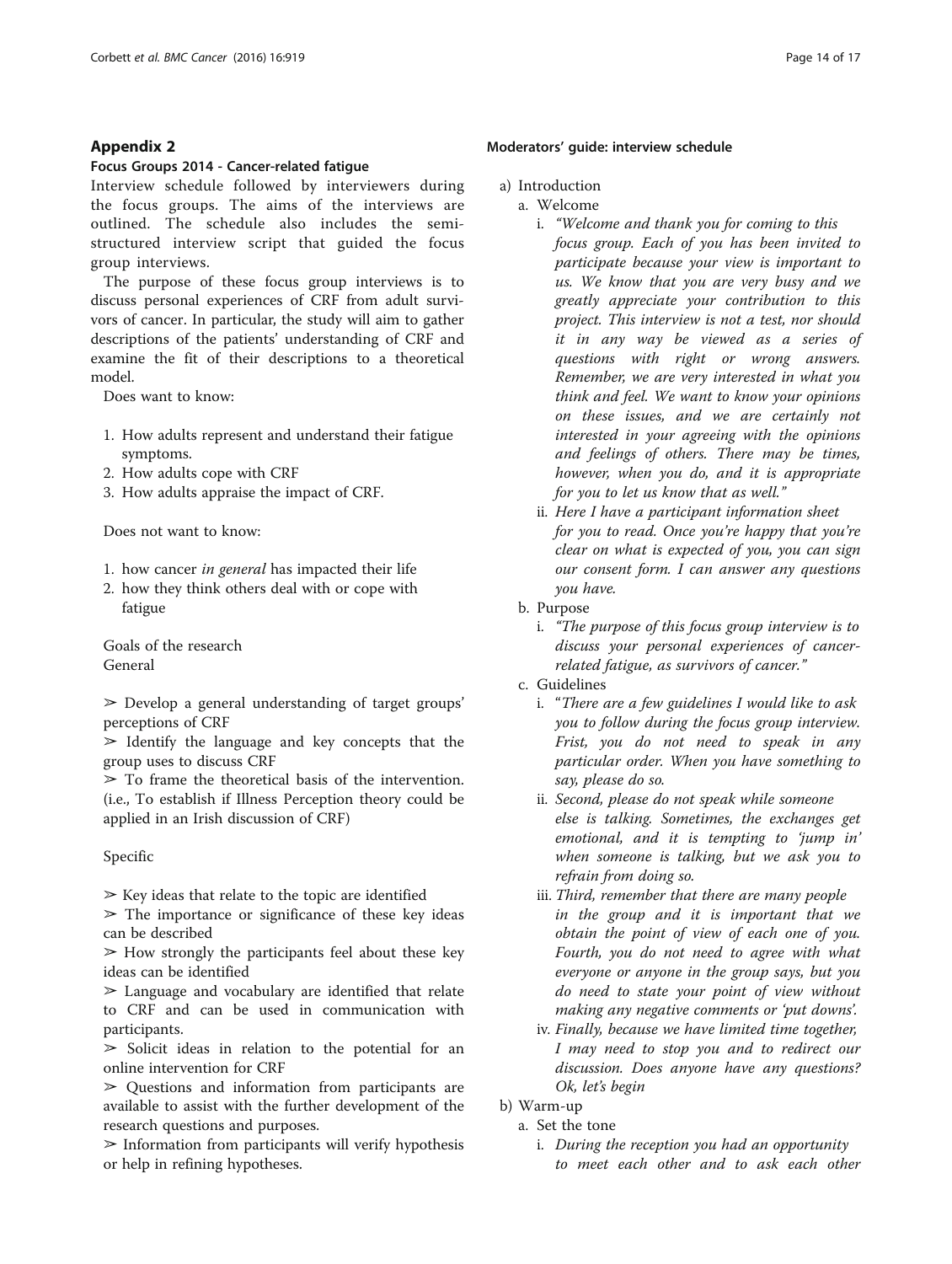<span id="page-14-0"></span>questions. To get the ball rolling, let's start off with a brief introduction about yourself. Maybe tell us what type of cancer you had and how long it's been since your treatment finished.

- b. Set participants at ease
- c) Clarification of terms
	- a. Establish the knowledge base of key terms through questions
	- b. Provide definitions of key terms
		- i. Just so that we're all clear, I'm going to give you the standard textbook definition of cancer-related fatigue before we begin. It is defined as "a distressing persistent sense of tiredness or exhaustion related to cancer that is not proportional to recent activity and interferes with usual functioning".
		- ii. What is your experience of fatigue?
- d) Establish Easy and non-threatening questions
	- a. The initial questions should be general and less threatening
		- i. What does the experience of fatigue mean to you
	- ii. What do you do about your fatigue
- e) Establish More difficult questions
	- a. The more difficult or personal questions should be determined
		- i. Are there different types of fatigue
		- ii. How do other symptoms affect fatigue
- f) Wrap-up
	- a. Identify and organize the major themes from the participant's responses
		- i. Ok so from today it seems that we've covered quite a lot and heard some interesting points.
	- b. Ensure that any conversational points not completed are mentioned
		- i. Unfortunately we didn't have time to discuss….. further, but if you want to find out more you can contact some of the services on your Participant Information sheet
- g) Member-Check
	- a. Determine how each member perceives selected issues
- h) Closing statements
	- a. Request anonymity of information
	- b. Answer any remaining questions
		- i. Has anyone any remaining questions about anything we've discussed today?
	- c. Express thanks
		- i. Great! Thank you very much for coming today. Your help is greatly appreciated

#### Other questions

- What is fatigue
- Signs of fatigue
- What causes fatigue in cancer survivors… treatment? Or other causes such as pain, emotional distress, sleep problems, medications, nutrition, lack of exercise etc.?
- How to manage fatigue?
- How to cope with fatigue?
- How to find out more about fatigue? Newspaper? Doctor? Online? Nurse? etc.?
- When did the fatigue first start?
- When did you notice that this fatigue is different from usual?
- Does anything make it better? Worse?
- Do you have any other problems or concerns?<br>• How has the fatigue affected the things you do
- How has the fatigue affected the things you do every day?
- Do you use the internet to find out about symptoms?
- What do you and/or your doctors and nurses recommend to manage fatigue

#### Abbreviations

CBT: Cognitive behaviour therapy; CrF: Cancer-related fatigue; MRC: Medical research council; SRM: Common-sense model of self-regulation of health and illness

#### Acknowledgements

Not applicable.

#### Funding

The authors wish to acknowledge the funding provided by the Cancer Care West Hardiman Scholarship at the National University of Ireland Galway, Ireland.

The funding body did not contribute to the design of the study and collection, analysis, and interpretation of data, or in writing the manuscript.

#### Availability of data and materials

The dataset supporting the conclusions of this article is available on request from the authors.

#### Authors' contributions

TC was the primary writer of this manuscript, and she and AMG co-directed the study including the study design, data analysis, and data interpretation. TC and BMG conducted the focus groups. BMG and JW made substantial contributions to the study design, data interpretation, and resulting manuscript. TC and AMG performed all qualitative coding. All authors provided input on multiple drafts of the manuscript and approval of the final draft.

#### Competing interests

The authors declare that they have no competing interests.

#### Consent for publication

Participants gave informed consent for data to be published anonymously, provided that the researchers would not release any information that could be linked to them.

#### Ethics approval and consent to participate

The study protocol was approved by the Institutional University Research Ethics Committee of the National University of Ireland Galway, Ireland in 2013. Participants provided informed written consent prior to participation.

#### Received: 5 April 2016 Accepted: 28 October 2016 Published online: 25 November 2016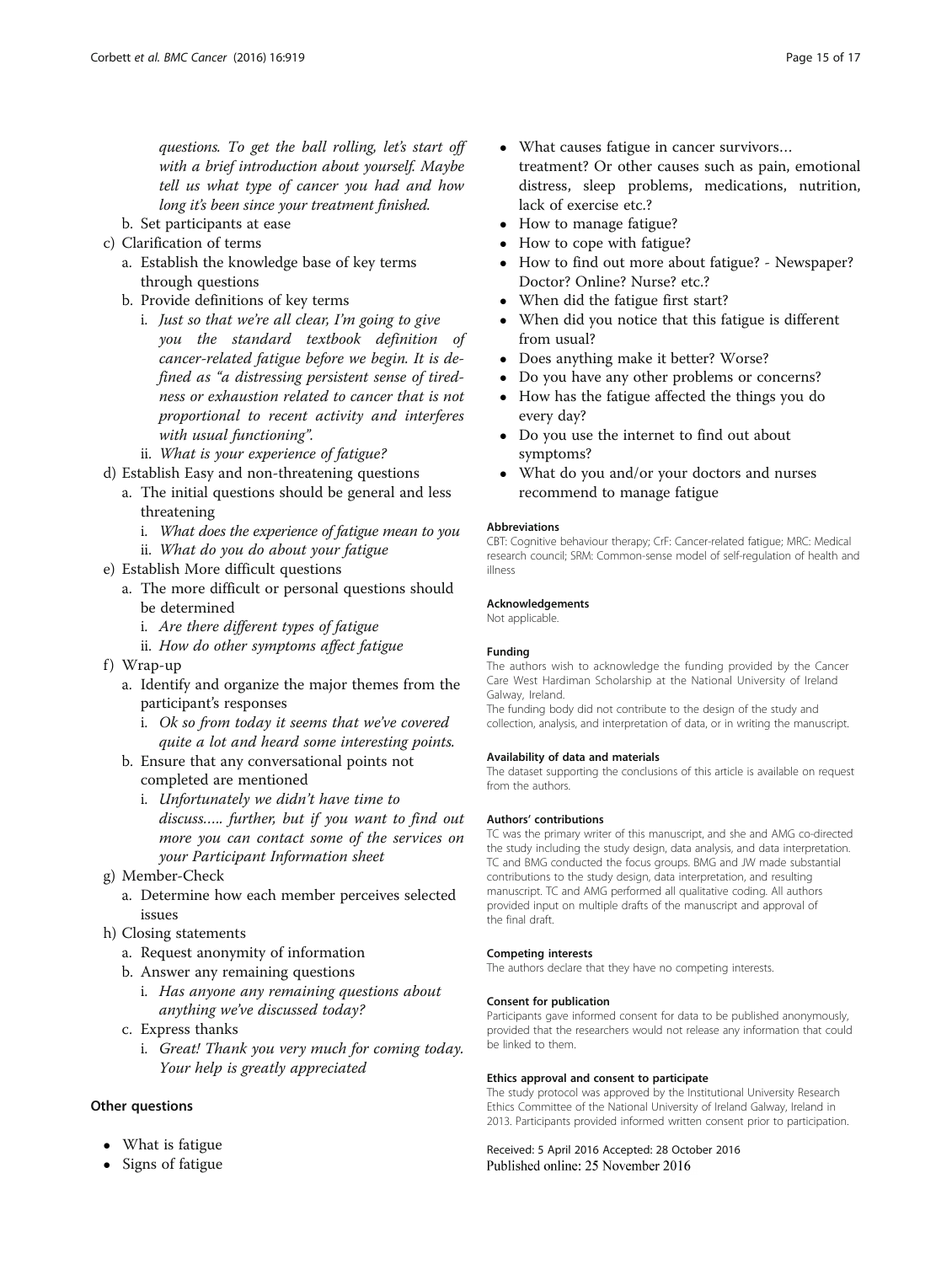#### <span id="page-15-0"></span>References

- 1. Aziz NM, Rowland JH. Trends and advances in cancer survivorship research: challenge and opportunity. In: Seminars in Radiation Oncology. Elsevier; 2003.
- 2. Knobf MT. The transition experience to breast cancer survivorship. In: Semin Oncol Nurs. WB Saunders. 2015;31(2):178-82.
- Khan N, et al. Long-term health outcomes in a British cohort of breast, colorectal and prostate cancer survivors: a database study. Br J Cancer. 2011;105:S29–37.
- 4. Hagan TL, Donovan HS. Ovarian cancer survivors' experiences of selfadvocacy: a focus group study. In: Oncol Nurs Forum. NIH Public Access; 2013;40(2):140.
- 5. Berger AM, et al. Cancer-related fatigue, version 2.2015. J Natl Compr Cancer Netw. 2015;13(8):1012–39.
- 6. Barnett-Page E, Thomas J. Methods for the synthesis of qualitative research: a critical review. BMC Med Res Methodol. 2009;9(1):1.
- 7. Weis J, Horneber M. Definition and prevalence of cancer-related fatigue. In: Cancer-related fatigue. Springer Healthcare Ltd. Springer Healthcare Communications. 2015. p. 1–10.
- 8. Bower JE. Behavioral symptoms in patients with breast cancer and survivors. J Clin Oncol. 2008;26(5):768–77.
- 9. Minton O, et al. Cancer-related fatigue and its impact on functioning. Cancer. 2013;119(S11):2124–30.
- 10. Hjollund NH, Andersen JH, Bech P. Assessment of fatigue in chronic disease: a bibliographic study of fatigue measurement scales. Health Qual Life Outcomes. 2007;5(1):1.
- 11. Brennan ME, Houssami N. Overview of long term care of breast cancer survivors. Maturitas. 2011;69(2):106–12.
- 12. El-Shami K, et al. American cancer society colorectal cancer survivorship care guidelines. CA Cancer J Clin. 2015;65(6):427–55.
- 13. Lian OS, Nettleton S. "United We stand" framing myalgic encephalomyelitis in a virtual symbolic community. Qual Health Res. 2014;1049732314562893:3.
- 14. Pertl MM, Quigley J, Hevey D. 'I'm not complaining because I'm alive': barriers to the emergence of a discourse of cancer-related fatigue. Psychol Health. 2014;29(2):141–61.
- 15. Scott JA, et al. Patients' experiences with cancer-related fatigue: a review and synthesis of qualitative research. Oncol Nurs Forum. 2011;38(3):E191–203.
- 16. Rosman S. 'Recovered from cancer but still ill': strategies used to legitimise extreme persistent fatique in disease-free cancer patients. Eur J Cancer Care (Engl). 2009;18(1):28–36.
- 17. Andrykowski MA, et al. Prevalence, predictors, and characteristics of off-treatment fatigue in breast cancer survivors. Cancer. 2010;116(24):5740-8.
- 18. Berger AM, et al. Screening, evaluation, and management of cancer-related fatigue: ready for implementation to practice? CA Cancer J Clin. 2015;65(3):190–211.
- 19. Minton O, Jo F, Jane M. The role of behavioural modification and exercise in the management of cancer-related fatigue to reduce its impact during and after cancer treatment. Acta Oncol. 2015;54(5):581–6.
- 20. Du S, et al. Patient education programs for cancer-related fatigue: A systematic review. Patient Educ Couns. 2015;98(11):1308–19.
- 21. Berger AM, Abernethy AP, Atkinson A, Barsewick AM, Breitbart WS, & Cella D. (2009). Cancer-related Fatigue. Practice Guidelines in Oncology Version 1. Retrieved September 2016, from. [http://www.nccn.org/pro-fessionals/](http://www.nccn.org/pro-fessionals/physician%20gls/PDF/fatigue,%20pdf) [physician gls/PDF/fatigue, pdf](http://www.nccn.org/pro-fessionals/physician%20gls/PDF/fatigue,%20pdf).
- 22. Runowicz CD, Leach CR, Henry NL, Henry KS, Mackey HT, Cowens‐Alvarado RL, & Hurria A. (2016). American Cancer Society/American Society of Clinical Oncology Breast Cancer Survivorship. Care Guideline. CA: a cancer journal for clinicians, 66(1), 43–73.
- 23. Goedendorp MM, Gielissen MF, Verhagen CA, Bleijenberg G. Psychological interventions for reducing fatigue during cancer treatment in adults. Cochrane Database Syst Rev. 2009;21(1):CD006953.
- 24. Adam R, Bond C, Murchie P. Educational interventions for cancer pain. A systematic review of systematic reviews with nested narrative review of randomized controlled trials. Patient Educ Couns. 2015;98(3):269–82.
- 25. Newell SA, Sanson-Fisher RW, Savolainen NJ. Systematic review of psychological therapies for cancer patients: overview and recommendations for future research. J Natl Cancer Inst. 2002;94(8):558–84.
- 26. Leventhal H, et al. Illness representations: theoretical foundations. Perceptions Health Illness. 1997;2:19–46.
- 27. Leventhal H, Diefenbach M. The active side of illness cognition. In: Mental representation in health and illness. US: Springer; 1991. p. 247–72.
- 28. Leventhal H. A perceptual-motor theory of emotion. Adv Exp Soc Psychol. 1984;17:117–82.
- 29. Karasz A, Mckinley PS. Cultural differences in conceptual models of everyday fatigue a vignette study. J Health Psychol. 2007;12(4):613–26.
- 30. Hagger MS, Orbell S. A meta-analytic review of the common-sense model of illness representations. Psychol Health. 2003;18(2):141–84.
- 31. Diefenbach MA, Leventhal H. The common-sense model of illness representation: theoretical and practical considerations. J Soc Distress Homeless. 1996;5(1):11–38.
- 32. Dempster M, Howell D, McCorry NK. Illness perceptions and coping in physical health conditions: A meta-analysis. J Psychosom Res. 2015;79(6):506–13.
- 33. Groarke A, et al. The impact of illness representations and disease activity on adjustment in women with rheumatoid arthritis: a longitudinal study. Psychol Health. 2005;20(5):597–613.
- 34. Barsevick AM, Whitmer K, Walker L. In their own words: using the common sense model to analyze patient descriptions of cancer-related fatigue. Oncol Nurs Forum. 2001;28(9):1363–9.
- 35. Terwee CB, et al. Quality criteria were proposed for measurement properties of health status questionnaires. J Clin Epidemiol. 2007;60.
- 36. Mustian KM, et al. Exercise recommendations for cancer-related fatigue, cognitive impairment, sleep problems, depression, pain, anxiety, and physical dysfunction: a review. Oncol Hematol Rev. 2012;8(2):81.
- 37. Meneses-Echávez JF, González-Jiménez E, Ramírez-Vélez R. Effects of supervised exercise on cancer-related fatigue in breast cancer survivors: a systematic review and meta-analysis. BMC Cancer. 2015;15(1):1.
- 38. Craig P, et al. Developing and evaluating complex interventions: the new Medical Research Council guidance. Int J Nurs Stud. 2013;50(5):587–92.
- 39. Braun V, Clarke V. Using thematic analysis in psychology. Qual Res Psychol. 2006;3(2):77–101.
- 40. Bennett JA, et al. Motivational interviewing to increase physical activity in long-term cancer survivors: a randomized controlled trial. Nurs Res. 2007; 56(1):18–27.
- 41. Braun V, & Clarke, V. (2013). Successful qualitative research: A practical guide for beginners. Sage.
- 42. Boyatzis RE. Transforming qualitative information: thematic analysis and code development. USA: Sage; 1998.
- 43. CASP. Critical Appraisal Skills Programme (CASP) Qualitative Checklist. CASP Checklists. 2014 [cited 2016 10/06]; Available from: [http://media.wix.com/](http://media.wix.com/ugd/dded87_29c5b002d99342f788c6ac670e49f274.pdf) [ugd/dded87\\_29c5b002d99342f788c6ac670e49f274.pdf.](http://media.wix.com/ugd/dded87_29c5b002d99342f788c6ac670e49f274.pdf)
- 44. Bennion AE, Molassiotis A. Qualitative research into the symptom experiences of adult cancer patients after treatments: a systematic review and meta-synthesis. Support Care Cancer. 2013;21(1):9–25.
- 45. Boykoff N, Moieni M, Subramanian SK. Confronting chemobrain: an in-depth look at survivors' reports of impact on work, social networks, and health care response. J Cancer Surviv. 2009;3(4):223–32.
- 46. Hoffman AJ, Robinson CB, Weisbrod BL. Putting evidence into practice: an update of evidence-based interventions for cancer-related fatigue during and following treatment. Clin J Oncol Nurs. 2014;18(6):38.
- 47. Berger AM, Farr L. The influence of daytime inactivity and nighttime restlessness on cancer-related fatigue. Oncol Nurs Forum. 1998;26(10):1663-71.
- 48. Dickson A, Knussen C, Flowers P. Stigma and the delegitimation experience: an interpretative phenomenological analysis of people living with chronic fatigue syndrome. Psychol Health. 2007;22(7):851–67.
- 49. Sinding C, Gray R. Active aging—spunky survivorship? Discourses and experiences of the years beyond breast cancer. J Aging Stud. 2005;19(2):147–61.
- 50. Donovan KA, et al. Cognitive functioning after adjuvant chemotherapy and/or radiotherapy for early‐stage breast carcinoma. Cancer. 2005;104(11):2499–507.
- 51. Sun V, et al. The role of the advanced practice nurse in survivorship care planning. J Adv Pract Oncol. 2015;6(1):64–70.
- 52. Hall DL, Mishel MH, Germino BB. Living with cancer-related uncertainty: associations with fatigue, insomnia, and affect in younger breast cancer survivors. Support Care Cancer. 2014;22(9):2489–95.
- 53. Barker KK. Electronic support groups, patient-consumers, and medicalization: the case of contested illness. J Health Soc Behav. 2008;49(1):20–36.
- 54. Rohani C, et al. Health-related quality of life and the predictive role of sense of coherence, spirituality and religious coping in a sample of Iranian women with breast cancer: a prospective study with comparative design. Health Qual Life Outcomes. 2015;13:40.
- 55. Rohani C, et al. Sense of coherence as a mediator of health-related quality of life dimensions in patients with breast cancer: a longitudinal study with prospective design. Health Qual Life Outcomes. 2015;13(1):1–9.